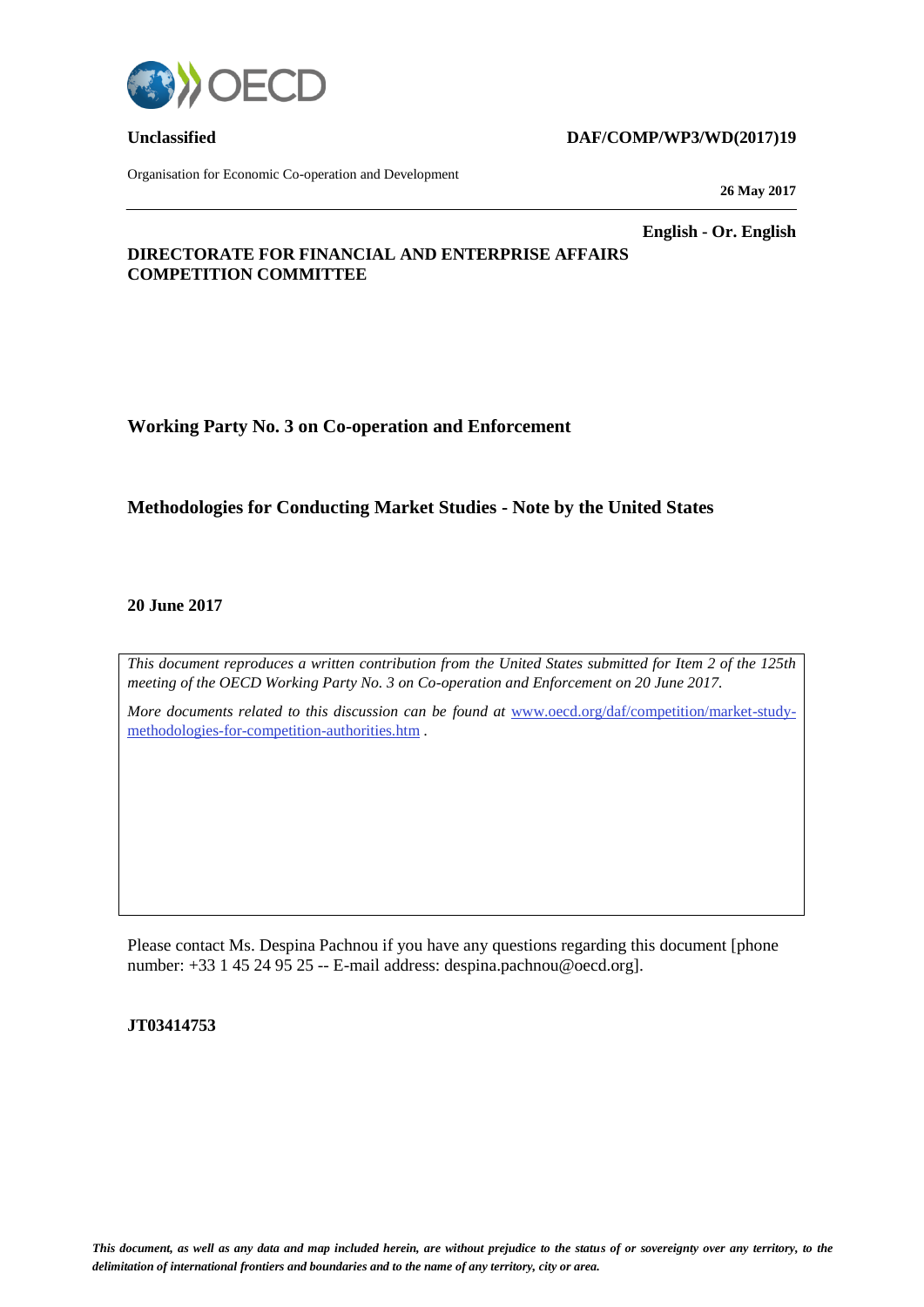# *United States*

#### **1. Introduction**

1. Market studies are an important component of the policy efforts of the U.S. Federal Trade Commission ("FTC") and the Department of Justice Antitrust Division ("Department") (collectively, the "Antitrust Agencies"). While the Antitrust Agencies' primary responsibility is enforcing the antitrust laws, they complement this work with a wide variety of additional activities designed to promote competition, including: empirical research; workshops; advocacy filings; *amicus curiae* briefs; public reports; and testimony before Congress. The Antitrust Agencies conduct market studies to support these efforts. These studies allow them to develop a deep understanding of sectors and business practices that forms the basis for policy recommendations. These studies also serve an additional independent function: they allow the Antitrust Agencies to develop a factual understanding of business practices that they can share with other federal government agencies, state and local governments, marketplace participants, and other stakeholders.

2. The Antitrust Agencies conduct hearings and workshops to educate themselves and the public on market conditions and will frequently use these workshops as the basis to issue reports. Often, they do so jointly. The FTC Act also explicitly provides the FTC with the authority to research "the organization, business, conduct, practices and management" of persons and of corporations, and to make public portions of the information it obtains where disclosure would serve the public interest.<sup>1</sup> In addition, the FTC has statutory authority to compel the production of information to conduct market studies. 2

### **2. Information Gathering**

<span id="page-1-0"></span>3. The Antitrust Agencies have a variety of tools at their disposal to gather information for market studies. As mentioned above, the FTC has the authority to use compulsory process, 3 and both Antitrust Agencies frequently hold hearings and workshops.<sup>4</sup> In addition to these tools, the Antitrust Agencies may also use information

<sup>|&</sup>lt;br>|<br>| 15 U.S.C. §§ 46(a), (f).

<sup>2</sup> 15 U.S.C. § 46(b).

<sup>&</sup>lt;sup>3</sup> Recent examples of reports based upon compulsory process include: FED. TRADE COMM'N, PATENT ASSERTION ENTITY ACTIVITY: AN FTC STUDY (2016) [hereinafter PAE REPORT], [https://www.ftc.gov/reports/patent-assertion-entity-activity-ftc-study;](https://www.ftc.gov/reports/patent-assertion-entity-activity-ftc-study) FED. TRADE COMM'N, AUTHORIZED GENERIC DRUGS: SHORT-TERM EFFECTS AND LONG-TERM IMPACT (2011) [hereinafter AG REPORT], [https://www.ftc.gov/reports/authorized-generic-drugs-short-term-effects-long-term-impact](https://www.ftc.gov/reports/authorized-generic-drugs-short-term-effects-long-term-impact-report-federal-trade-commission)[report-federal-trade-commission.](https://www.ftc.gov/reports/authorized-generic-drugs-short-term-effects-long-term-impact-report-federal-trade-commission)

<sup>4</sup> Recent examples of reports based upon workshops include: FED. TRADE COMM'N STAFF, THE "SHARING" ECONOMY: ISSUES FACING PLATFORMS, PARTICIPANTS & REGULATORS (2016), [https://www.ftc.gov/reports/sharing-economy-issues-facing-platforms-participants-regulators-federal](https://www.ftc.gov/reports/sharing-economy-issues-facing-platforms-participants-regulators-federal-trade-commission)[trade-commission;](https://www.ftc.gov/reports/sharing-economy-issues-facing-platforms-participants-regulators-federal-trade-commission) FED. TRADE COMM'N STAFF, COMPETITION IN THE PET MEDICATIONS INDUSTRY: PRESCRIPTION PORTABILITY AND DISTRIBUTION PRACTICES (2015),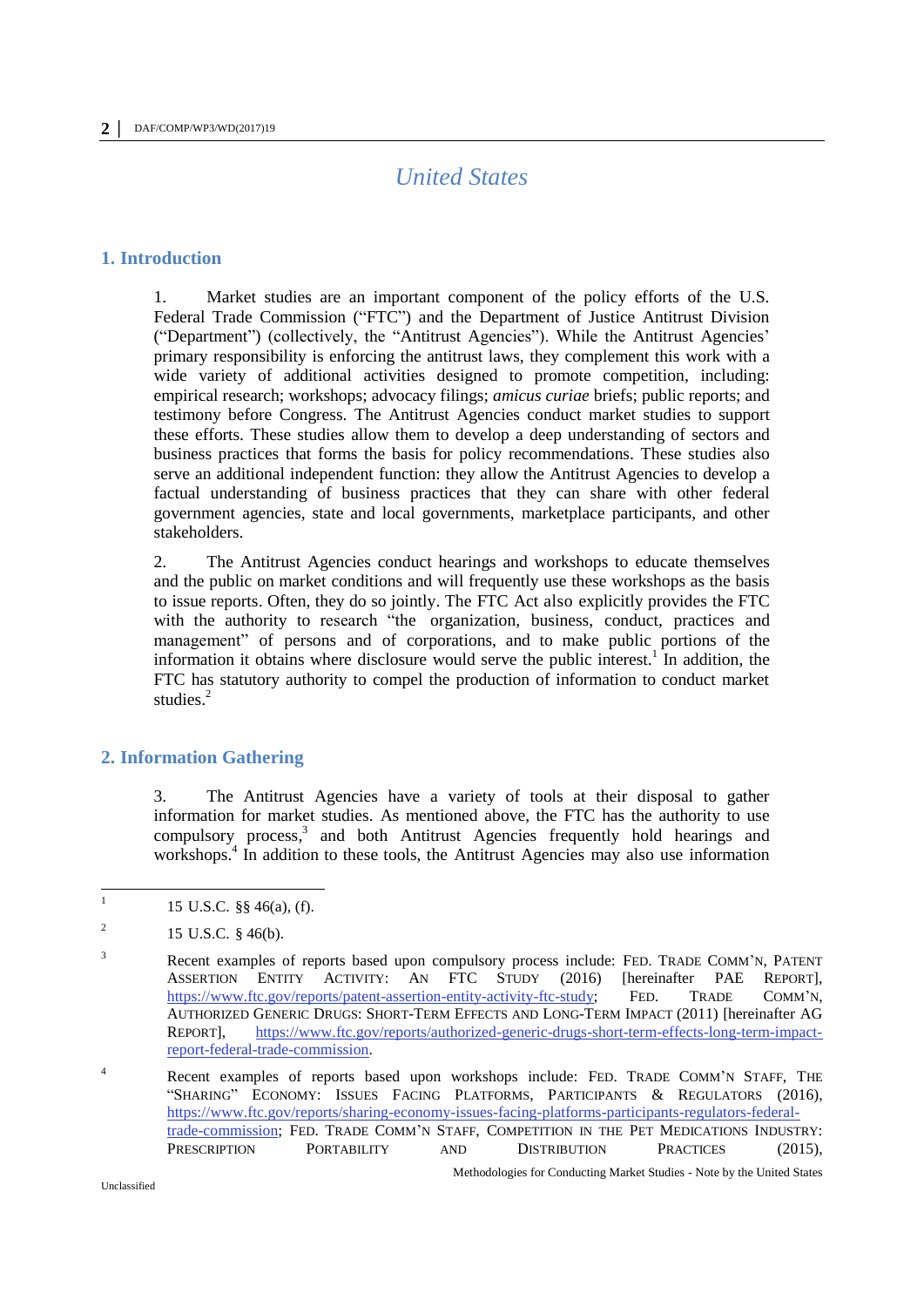voluntarily supplied by firms.<sup>5</sup> The Antitrust Agencies may also supplement these efforts with data obtained from commercial sources or from other government agencies.<sup>6</sup>

4. The Antitrust Agencies use data collection techniques appropriate for the type of study they undertake. Most projects begin with an extensive literature review of academic, industry, and other publications to determine the scope of existing knowledge including the types of data available for analysis. When designing a study, the Antitrust Agencies take into account factors such as the types of questions they are attempting to answer and the time constraints for completing the study. In addition, when the needs of the study require the collection of confidential information, statutes and agency rules provide specific confidentiality protections.<sup>7</sup> The Antitrust Agencies protect the confidentiality of the information by reporting it only on an aggregate or anonymous basis.

#### **2.1. Workshops**

-

5. Workshops are a useful tool for learning about a market from experts and stakeholders. The workshop record often includes both transcripts of live presentations and written comments submitted in response to a public call for comment. Workshops use a variety of formats that include panels, roundtable discussions, and presentations. The Antitrust Agencies frequently solicit diverse viewpoints on the subjects at issue and invite representatives of business, academics and policy-makers from other federal and state agencies. Often, interested parties from varied backgrounds also submit written comments.

6. The Antitrust Agencies often issue a public report summarizing the workshop record. <sup>8</sup> One recent example is the FTC's November 2016 report on the "Sharing

- 6 For example, for the *Authorized Generic Drug* study, FTC staff used the Food and Drug Administration's National Drug Code database and its List of Authorized Generic Drugs in combination with other sources to identify drug products relevant to its study and then used that information to identify the firms which sold those drugs. AG REPORT, *supra* note 3, at H-3. In the *Patent Assertion Entity* study, FTC staff supplemented firm-supplied data regarding the patents that they held with bibliographic data from the U.S. Patent and Trademark Office. PAE REPORT, *supra* note 3, at 126. For the *Authorized Generic Drug* study, FTC staff also supplemented firm-supplied data with commercially available sales and pricing information. AG REPORT, *supra* note 3, at I-1.
- 7 *See, e.g.*, 15 U.S.C. § 46(f) (trade secrets and confidential commercial or financial information obtained by the FTC); 15 U.S.C. § 57b-2(d)(1)(B) (same); 15 U.S.C. § 57b-2(c) (information marked as confidential by the person supplying it); 16 C.F.R.  $\S$  4.10(a)(2), (e), (g)(3).
- 8 *See, supra* note 4.

[https://www.ftc.gov/reports/competition-pet-medications-industry-prescription-portability-distribution](https://www.ftc.gov/reports/competition-pet-medications-industry-prescription-portability-distribution-practices)[practices;](https://www.ftc.gov/reports/competition-pet-medications-industry-prescription-portability-distribution-practices) U.S. DEP'T OF JUSTICE, COMPETITION AND AGRICULTURE: VOICES FROM THE WORKSHOPS ON AGRICULTURE AND ANTITRUST ENFORCEMENT IN OUR 21ST CENTURY ECONOMY AND THOUGHTS ON THE WAY FORWARD (2012), <https://www.justice.gov/atr/public/reports/283291.pdf> [hereinafter AGRICULTURE REPORT]; U.S. DEP'T OF JUSTICE, VOICE, VIDEO, AND BROADBAND: THE CHANGING COMPETITIVE LANDSCAPE AND ITS IMPACT ON CONSUMERS (2008), <https://www.justice.gov/atr/public/reports/239284.pdf>[hereinafter VOICE, VIDEO, AND BROADBAND REPORT].

<sup>5</sup> *See, e.g.*, FED. TRADE COMM'N STAFF, SLOTTING ALLOWANCES IN THE RETAIL GROCERY INDUSTRY: SELECTED CASE STUDIES IN FIVE PRODUCT CATEGORIES 6 (2003), [https://www.ftc.gov/reports/use](https://www.ftc.gov/reports/use-slotting-allowances-retail-grocery-industry)[slotting-allowances-retail-grocery-industry.](https://www.ftc.gov/reports/use-slotting-allowances-retail-grocery-industry)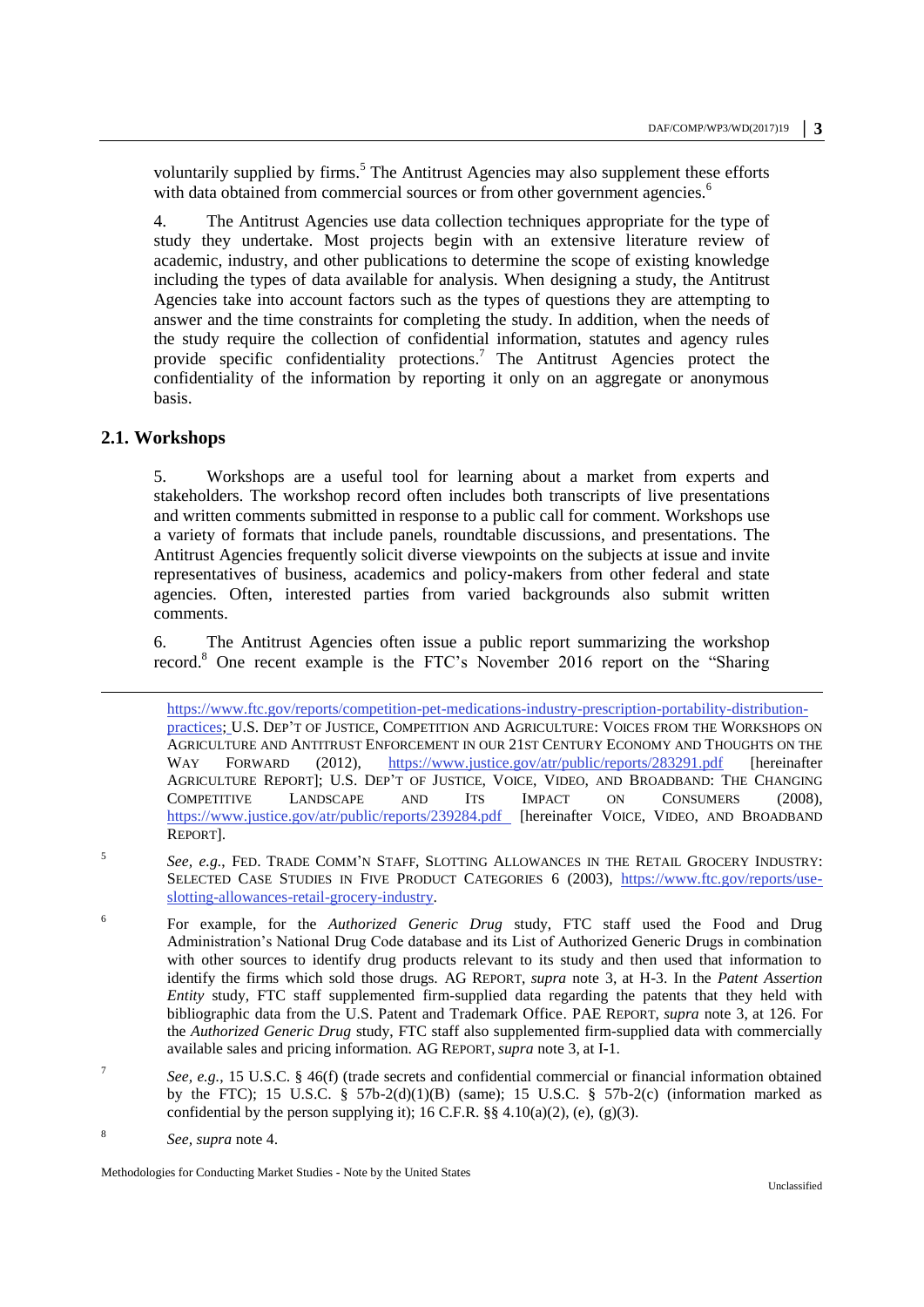#### **4 │** DAF/COMP/WP3/WD(2017)19

Economy," based on a workshop held in June  $2015$ . Over twenty experts, including academics, industry representatives, and former regulators testified at the one-day workshop.<sup>10</sup> The FTC also received over 2,000 public comments.<sup>11</sup> The FTC selected participants to provide varying viewpoints. For example, one panel included representatives from new entrants, such as Uber Technologies and Airbnb, as well as representatives from trade associations representing incumbents, such as the American Hotel and Lodging Association, and speakers who could provide the perspective of regulators, such as the former Chairman of the New York City Taxi and Limousine Commission.<sup>12</sup> The workshop report summarized the contributions from these diverse sources of information and included chapters discussing the economics of sharing economy marketplaces, the use of trust mechanisms in the sharing economy, and the impact of regulation in the sharing economy.<sup>13</sup> It also included a separate chapter focusing on regulation in the transport and lodging sectors.<sup>14</sup>

7. Another example is the Department's May 2012 report on competition and agriculture, based on a series of five public workshops the Department held jointly with the Department of Agriculture in  $2010$ .<sup>15</sup> Workshop panels focused on different segments of the agriculture industry, such as dairy, poultry, and livestock, and one workshop examined margins at various levels of the supply chain across several agricultural industries.<sup>16</sup> These workshops were held in cities across the United States in an effort to maximize participation and the diversity of perspectives. Both agencies sought to learn from the real-world experiences of farmers, processors, members of cooperatives, academics, and others who work in agriculture, as well as to advance the dialogue on legal and economic learning on issues in agriculture. The workshops attracted as many as 1,700 attendees and 18,000 public comments.<sup>17</sup> Participants raised a range of concerns, including, but not limited to, threatened harm from anticompetitive mergers, high market concentration, monopsony power, market transparency and captive supply, and market manipulation.<sup>18</sup> The report highlighted these concerns, and it addressed how certain specific practices in agriculture markets can harm producers and consumers in ways that violate the antitrust laws, but it also recognized that some concerns expressed by commenters about these industries are beyond the scope of the antitrust laws.<sup>1</sup>

<sup>13</sup> THE "SHARING" ECONOMY, *supra* note 4, at 2-3.

 9 *See* Fed. Trade Comm'n, *The "Sharing" Economy: Issues Facing Platforms, Participants & Regulators,* [https://www.ftc.gov/news-events/events-calendar/2015/06/sharing-economy-issues-facing-platforms](https://www.ftc.gov/news-events/events-calendar/2015/06/sharing-economy-issues-facing-platforms-participants-regulators)[participants-regulators.](https://www.ftc.gov/news-events/events-calendar/2015/06/sharing-economy-issues-facing-platforms-participants-regulators)

<sup>&</sup>lt;sup>10</sup> *Id*; THE "SHARING" ECONOMY, *supra* note 4, at 2.

 $11$  *Id.* 

<sup>12</sup> *See* Fed. Trade Comm'n*, supra* note 9.

<sup>14</sup> *Id*.

<sup>15</sup> *See* AGRICULTURE REPORT, *supra* note 4.

<sup>16</sup> *See id.* at 2-3; *see also* U.S. Dep't of Justice, *Public Workshops: Agriculture and Antitrust Enforcement Issues in Our 21st Century Economy*, [https://www.justice.gov/atr/events/public-workshops-agriculture](https://www.justice.gov/atr/events/public-workshops-agriculture-and-antitrust-enforcement-issues-our-21st-century-economy-10)[and-antitrust-enforcement-issues-our-21st-century-economy-10.](https://www.justice.gov/atr/events/public-workshops-agriculture-and-antitrust-enforcement-issues-our-21st-century-economy-10)

<sup>17</sup> *See* AGRICULTURE REPORT, *supra* note 4, at 3.

 $18$  *Id.* at 4-15.

<sup>19</sup> *Id.* at 15-23.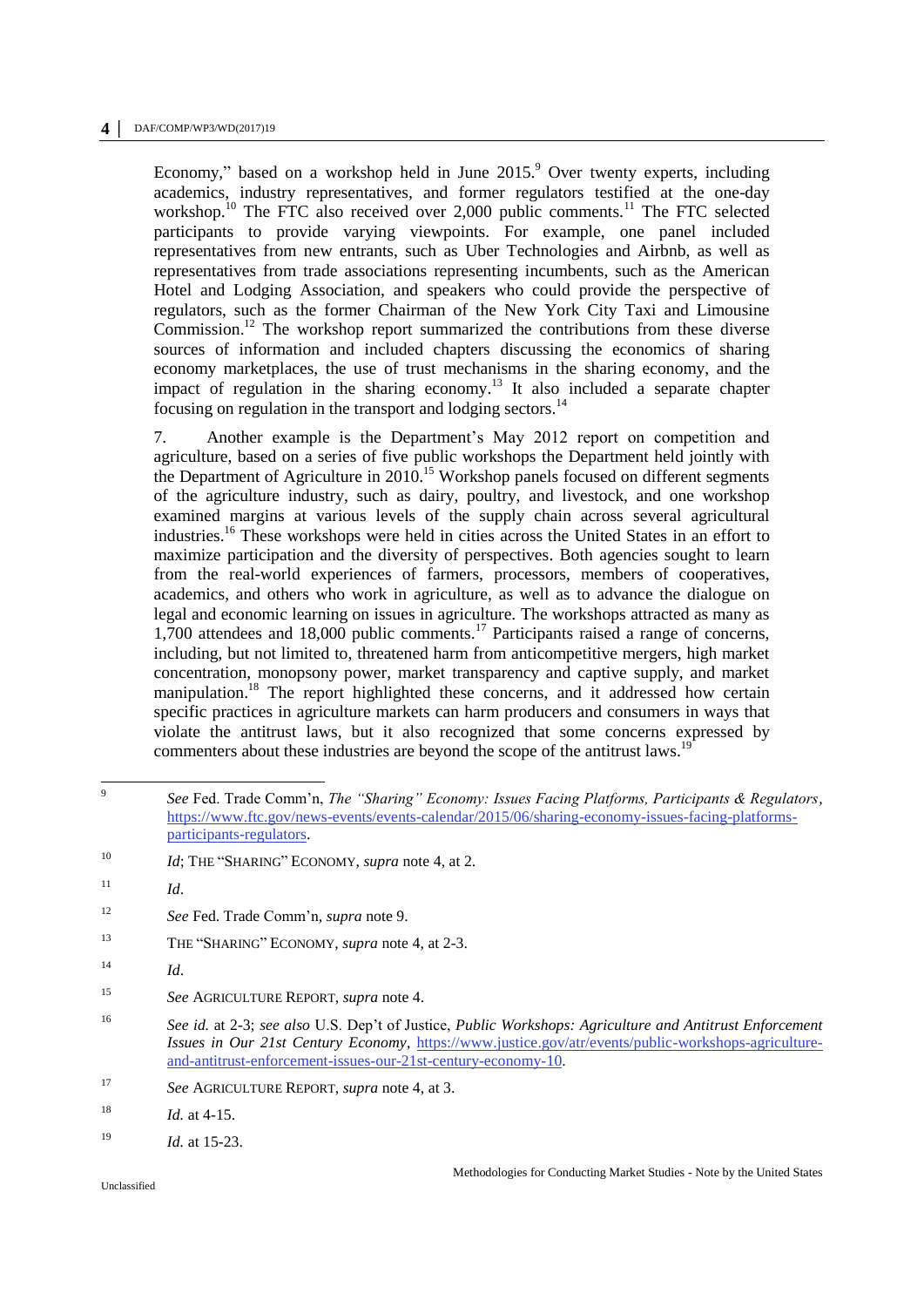<span id="page-4-0"></span>8. Sometimes, the Antitrust Agencies prepare a public report based upon both the workshop record as well as new empirical research. The FTC's 2005 report on potential barriers to Internet commerce in contact lenses is one example.<sup>20</sup> The FTC conducted its own survey of contact lens prices and availability, comparing online contact lens sellers with retailers near Washington  $D.C.<sup>21</sup>$  The report presented the findings of that survey as well as a summary of the workshop record and included chapters providing a description of the contact lens industry, discussion of relationships between manufacturers and distributors, and discussion of the impact of regulations and licensing requirements on competition.<sup>22</sup>

<span id="page-4-1"></span>9. In addition, workshop presentations sometimes uncover areas where further empirical research is needed, and the Antitrust Agencies will conduct a separate market study in response. This was the case with the FTC's 2016 *Patent Assertion Entity* report, which summarized a market study conducted between  $2013$  and  $2016<sup>23</sup>$  That market study followed two workshops investigating patent assertion entity (PAE) activity. The Antitrust Agencies held the first workshop over several days in 2008 and 2010, and the FTC summarized the record in its 2011 *Evolving IP Marketplace* report.<sup>24</sup> The workshop considered a broad set of issues regarding the secondary market for patents and patent policy. At the workshop, panelists spoke about how PAEs were a new class of firms trading in the secondary market for patents.<sup>25</sup> In December 2012, the Antitrust Agencies conducted a second joint workshop focusing solely on PAE behavior.<sup>26</sup> They received presentations and submissions from academics, patent lawyers, trade associations, and representatives of firms involved in patent licensing.<sup>27</sup> Participants identified that a lack of empirical data frustrated the analysis of the impact of PAE behavior on competition and innovation.<sup>28</sup> They indicated that this was due in large part to the fact that most PAE transactions were non-public and confidential. This observation motivated the FTC's use of compulsory process to obtain non-public data by conducting a market study.

 $20$ <sup>20</sup> *See* FED. TRADE COMM'N, THE STRENGTH OF COMPETITION IN THE SALE OF RX CONTACT LENSES 2 (2005)[, https://www.ftc.gov/reports/strength-competition-sale-rx-contact-lenses-ftc-study.](https://www.ftc.gov/reports/strength-competition-sale-rx-contact-lenses-ftc-study)

<sup>&</sup>lt;sup>21</sup> *Id.* at 2, 36.

<sup>22</sup> *Id*. at 3-4.

<sup>23</sup> The *Patent Assertion Entity* study is described in greater detail in the *Case Studies* section. *See infra* § 4.1.

 $24$  FED. TRADE COMM'N, THE EVOLVING IP MARKETPLACE: ALIGNING PATENT NOTICE AND REMEDIES WITH COMPETITION 2 (2011), [https://www.ftc.gov/reports/evolving-ip-marketplace-aligning-patent](https://www.ftc.gov/reports/evolving-ip-marketplace-aligning-patent-notice-remedies-competition)[notice-remedies-competition.](https://www.ftc.gov/reports/evolving-ip-marketplace-aligning-patent-notice-remedies-competition) This included one workshop that the Antitrust Agencies cosponsored with the U.S. Patent and Trademark Office. *Id*.

<sup>&</sup>lt;sup>25</sup> *Id.* at 60-62.

<sup>26</sup> Fed. Trade Comm'n, *Patent Assertion Entity Activities Workshop*, [https://www.ftc.gov/news](https://www.ftc.gov/news-events/events-calendar/2012/12/patent-assertion-entity-activities-workshop)[events/events-calendar/2012/12/patent-assertion-entity-activities-workshop.](https://www.ftc.gov/news-events/events-calendar/2012/12/patent-assertion-entity-activities-workshop)

<sup>27</sup> *Id*.

<sup>28</sup> PAE REPORT, *supra* note [3,](#page-1-0) at 36.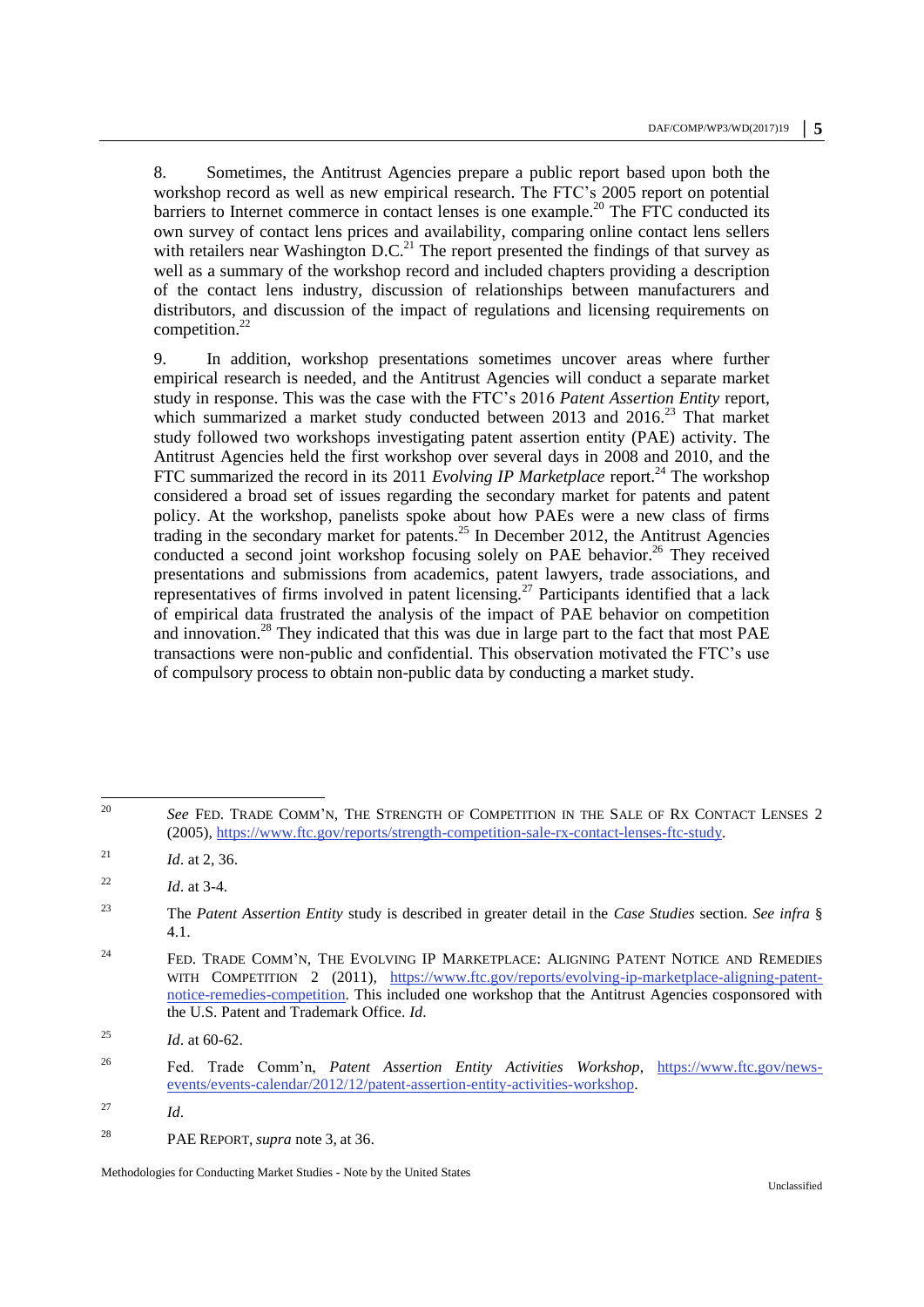#### **2.2. Compulsory Process**

#### *2.2.1. Orders Pursuant to Section 6(b) of the FTC Act*

10. Many of the FTC's market studies that include original empirical research make use of the Commission's statutory authority to use compulsory process. This authority, set out in Section 6(b) of the FTC Act, allows the FTC to use compulsory process for research purposes that are independent of law enforcement.<sup>29</sup>

11. When the public interest warrants, the Commission may issue a resolution authorizing the use of a  $6(b)$  Order.<sup>30</sup> Upon receipt, a recipient of a  $6(b)$  Order has a set period of time in which to submit its response or file a petition to the Commission to quash or limit the  $6(b)$  Order.<sup>31</sup> If a party receiving a  $6(b)$  Order fails to respond, the Commission may issue a Notice of Default that it can enforce in federal court.<sup>32</sup>

12. If the FTC intends to send 6(b) Orders to ten or more persons, the Paperwork Reduction Act typically also requires that the White House Office of Management and Budget (OMB) approve the orders.<sup>33</sup> As part of the process to obtain OMB approval, the FTC must provide public notice of its intended study and solicit public comment. Commenters are invited to "evaluate whether the proposed collection of information … shall have practical utility," "enhance the quality, utility, and clarity of the information to be collected," and "minimize the burden of the collection of information on those who are to respond."<sup>34</sup> The Paperwork Reduction Act requires that the FTC solicit public comment twice prior to seeking OMB approval. Sometimes, the FTC will publish a draft of the specific questions that it intends to include in the 6(b) Order in the public notice and revise its questions in response to public comment. <sup>35</sup> This enables the FTC to incorporate feedback from a wide variety of stakeholders.

13. In addition to gathering stakeholder feedback through the Paperwork Reduction Act process, the FTC often performs other research to draft well-designed 6(b) Orders. For example, in the FTC's study of pharmacy benefits managers, the FTC used a two-stage process whereby it first used a 6(b) Order to collect high-level business documents and aggregate data from a group of firms, and then followed up with a second 6(b) Order

 $29$ <sup>29</sup> 15 U.S.C. § 46(b). Section 6(b) of the FTC Act allows the Commission "to require, by … special orders, persons, partnerships, and corporations, engaged in or whose business affects commerce… to file with the Commission in such form as the Commission may prescribe … reports or answers in writing to specific questions."

<sup>30</sup> *Id*.; 16 C.F.R. § 2.7(a), (d).

 $16$  C.F.R. § 2.10.

 $16$  C.F.R. § 2.13.

<sup>&</sup>lt;sup>33</sup> *Id.*; 44 U.S.C.§ 3502; OFFICE MGMT. BUDGET, INFORMATION COLLECTION UNDER THE PAPERWORK REDUCTION ACT 4 (2010), [http://www.whitehouse.gov/sites/default/files/omb/assets/inforeg/PRAPrimer\\_04072010.pdf.](http://www.whitehouse.gov/sites/default/files/omb/assets/inforeg/PRAPrimer_04072010.pdf)

 $34$  44 U.S.C. § 3506(c)(2)(A).

<sup>35</sup> *See* 78 Fed. Reg. 61,352 (Oct. 3, 2013); 79 Fed. Reg. 28,715 (May 19, 2014) (*Patent Assertion Entity* study); *see also* 71 Fed. Reg. 16,779 (Apr. 4, 2006); 72 Fed. Reg. 25,304 (May 4, 2007) (*Authorized Generic Drug* study).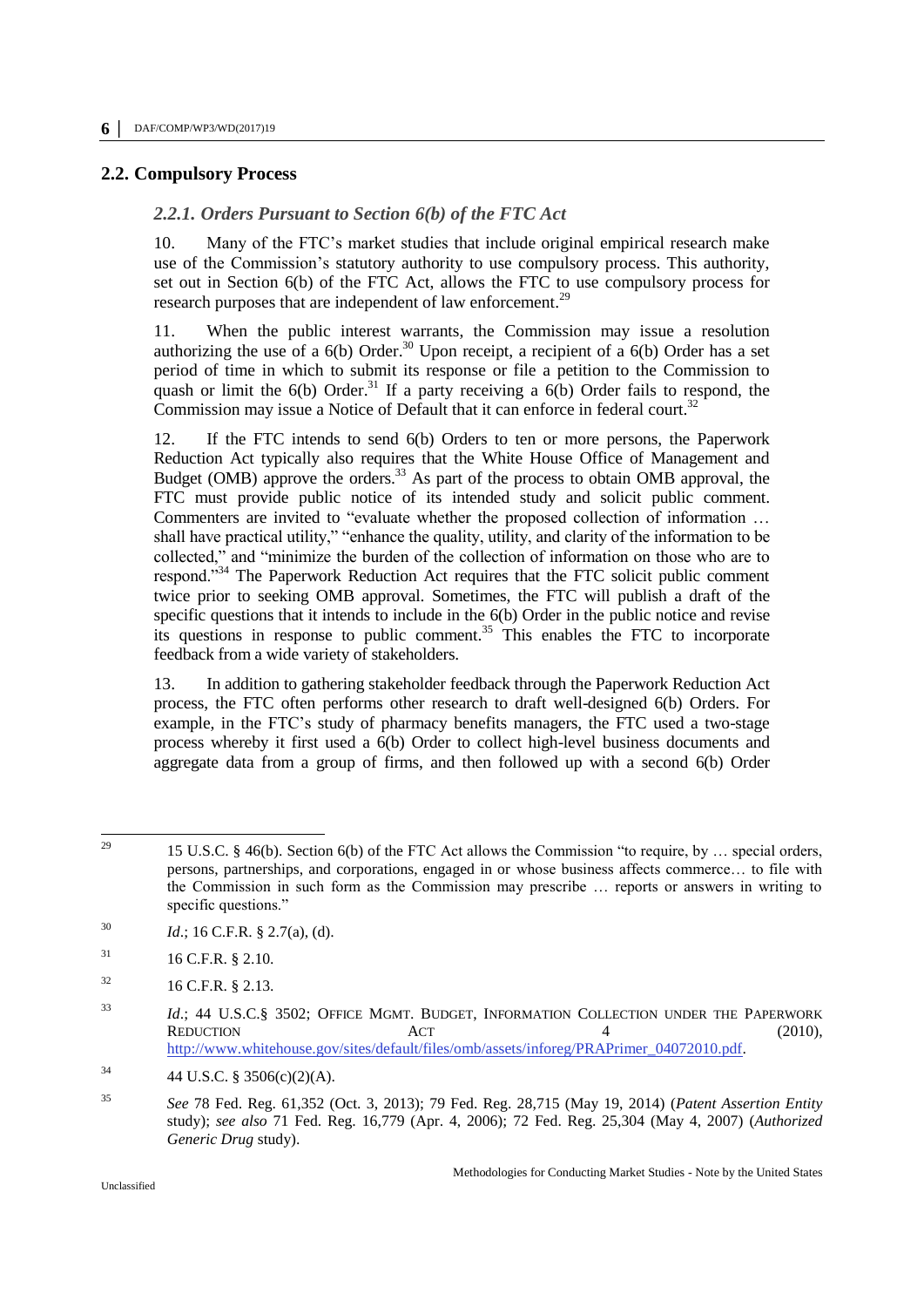<span id="page-6-0"></span>requesting transactions-level data from a smaller group of firms.<sup>36</sup> In other studies, the FTC had to perform significant research and analysis to identify the recipients of the 6(b) Order. In various studies, the FTC has requested information from either all firms active in a market during a specified time<sup>37</sup> or a selection of firms representing different firm sizes.<sup>38</sup>

14. The FTC often streamlines questions in the 6(b) Order as it receives stakeholder feedback and refines its understanding of the information necessary to achieve its research objective. For example, after receiving public comment on a draft 6(b) Order for the *Patent Assertion Entity* study, the FTC revised a request for "all documents Relating to the Firm's Acquisitions" to the more focused request for "agreements … relating to any Acquisitions" as well as "studies, analyses, and reports which were prepared by or for any officer(s) or director(s) of a corporate entity … or presented to any Person outside the Firm.<sup>339</sup> Such streamlining helps the FTC to limit the burden that responding to  $6(b)$ Orders places on recipients, while balancing the need for detailed information with the likelihood that a question will be understood and provide consistent responses from across firms. This also helps to minimize incentives for 6(b) Order recipients to petition to limit the order.

15. Although the FTC can compel the production of confidential information using 6(b) Orders, the FTC follows specific legal protections for confidential information collected.<sup>40</sup> Section  $6(f)$  of the FTC Act provides that, with certain exceptions, "the Commission shall not have any authority to make public any trade secret or any commercial or financial information which is obtained from any person and which is privileged or confidential."<sup>41</sup> If a party submitting material in response to a 6(b) Order identifies specific material as confidential, the material is protected from disclosure, subject to limited statutory exceptions.<sup>42</sup> If an exception applies, the submitter generally is provided notice before disclosure.

### *2.2.2. Types of Information Obtained*

16. 6(b) Orders typically require that recipients answer questions in writing.<sup>43</sup> 6(b) Orders also typically require that recipients produce relevant documents and business records. The FTC typically does not compel the production of testimony using 6(b)

<sup>36</sup> FED. TRADE COMM'N, PHARMACY BENEFIT MANAGERS: OWNERSHIP OF MAIL-ORDER PHARMACIES iii-iv (2005), [https://www.ftc.gov/reports/pharmacy-benefit-managers-ownership-mail-order-pharmacies](https://www.ftc.gov/reports/pharmacy-benefit-managers-ownership-mail-order-pharmacies-federal-trade-commission-report)[federal-trade-commission-report.](https://www.ftc.gov/reports/pharmacy-benefit-managers-ownership-mail-order-pharmacies-federal-trade-commission-report)

<sup>37</sup> *See* AG REPORT, *supra* note [3,](#page-1-0) at 36-37, H-4-6.

<sup>38</sup> PAE REPORT, *supra* note [3,](#page-1-0) at 39.

<sup>&</sup>lt;sup>39</sup> FED TRADE COMM'N, SUPPORTING STATEMENT FOR A PAPERWORK REDUCTION ACT SUBMISSION TO OMB, FTC STUDY OF PATENT ASSERTION ENTITIES PART A: JUSTIFICATION 12 (2014), [https://www.reginfo.gov/public/do/PRAViewDocument?ref\\_nbr=201405-3084-002.](https://www.reginfo.gov/public/do/PRAViewDocument?ref_nbr=201405-3084-002)

<sup>40</sup> *See* 15 U.S.C. § 57b-2 (b) & (f); 16 C.F.R. § 4.10(d); 15 U.S.C. § 46(f). *.*, 15 U.S.C. § 46(f); 15 U.S.C. § 57b-2(d)(1)(B); 15 U.S.C. § 57b-2(c); 16 C.F.R. §§ 4.10(a)(2), (e), (g)(3).

<sup>41</sup> *See* 15 U.S.C. § 46(f).

<sup>42</sup> *See* 15 U.S.C. § 57b-2(c), (d); 16 C.F.R. §§ 4.10(a)(2), (e), (g)(3). Trade secrets and confidential commercial information are exempt from public disclosure under the Freedom of Information Act. 5 U.S.C. 552(b)(4).

<sup>43</sup> 16 C.F.R. § 2.7(d).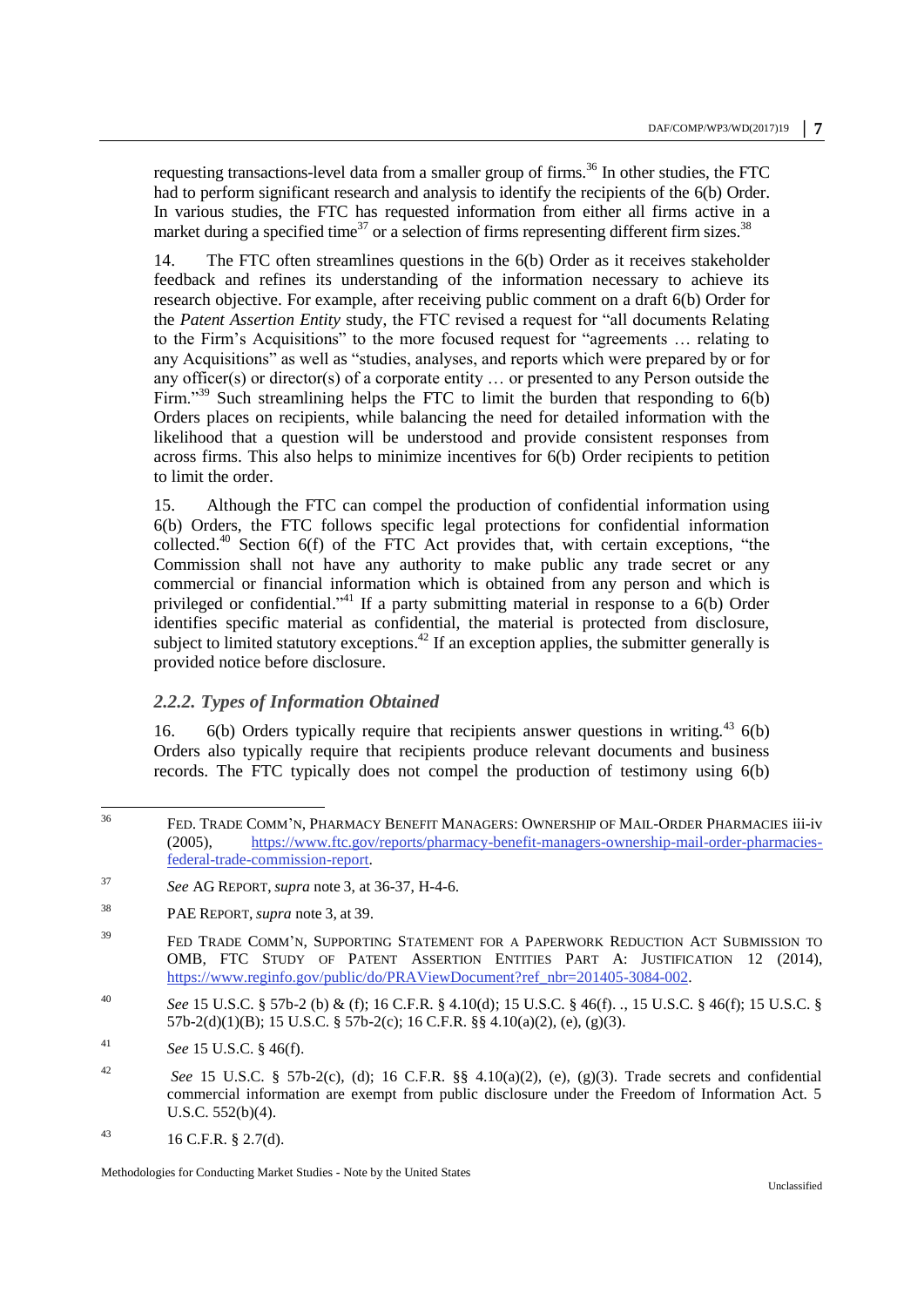Orders, although recipients frequently voluntarily discuss their responses with FTC staff to clarify the questions and their answers.

17. Sometimes, the FTC will request that recipients provide their responses in two parts: a document containing narrative responses and an electronic spreadsheet containing quantitative data in a structured format.<sup>44</sup> The spreadsheet generates responses in uniform format to facilitate comparison across responding firms. The spreadsheet also reduces the effort required to comply by requesting short answers. For example, in the *Patent Assertion Entity* study, "wherever practical, the FTC [asked] for short responses that can be provided as spreadsheet entries, such as dates, dollar amounts, and 'yes' or 'no' responses."<sup>45</sup>

18. Documents (including copies of agreements), narrative responses and discussions with recipients are sources of qualitative information. Qualitative information is often useful to provide context and general background for firms' business practices. This is useful in market studies exploring industries that are not well understood as it provides context for quantitative data. In addition, qualitative data often can shed light on the motivations and intent of firms. The *Authorized Generic (AG) Drug* study<sup>46</sup> is an example of how this can augment quantitative data: the FTC used quantitative data to determine that branded pharmaceuticals manufacturers' sale of AG drugs had the effect of lowering prices for generic drugs and the FTC used qualitative data to study whether the anticipated price effect factored into generic manufacturers' decision making regarding whether to enter the market.<sup>47</sup>

19. Qualitative data often provides analytical flexibility. It can provide answers to questions that the FTC may not have anticipated when drafting the 6(b) Order. For example, the *Patent Assertion Entity* study asked responding firms both to provide copies of all of their patent license agreements and to submit a spreadsheet answering many questions regarding each license agreement.<sup>48</sup> Recipients populated the spreadsheet with data regarding whether each agreement contained certain contract terms such as a fieldof-use restriction and a cross-license.<sup>49</sup> In addition, FTC staff reviewed the actual agreements and learned that PAEs used other contract terms that were not the subject of the questions posed in the  $6(b)$  Order.<sup>50</sup>

 $44$ <sup>44</sup> *See, e.g.*, Fed Trade Comm'n, *PAE Response Workbook A*, [https://www.ftc.gov/policy/studies/patent](https://www.ftc.gov/policy/studies/patent-assertion-entities-pae-study)[assertion-entities-pae-study](https://www.ftc.gov/policy/studies/patent-assertion-entities-pae-study) (spreadsheet used in *Patent Assertion Entity* study); Fed. Trade Comm'n, *Example: Brand-Name Drug Company provides response to the FTC*, [https://www.ftc.gov/policy/public](https://www.ftc.gov/policy/public-comments/initiative-223)[comments/initiative-223](https://www.ftc.gov/policy/public-comments/initiative-223) (spreadsheet used *in Authorized Generic Drug* study).

<sup>45</sup> FED TRADE COMM'N, SUPPORTING STATEMENT FOR A PAPERWORK REDUCTION ACT SUBMISSION TO OMB, FTC STUDY OF PATENT ASSERTION ENTITIES PART B: COLLECTION OF INFORMATION METHODOLOGY 7 (2014), [https://www.reginfo.gov/public/do/PRAViewDocument?ref\\_nbr=201405-](https://www.reginfo.gov/public/do/PRAViewDocument?ref_nbr=201405-3084-002) [3084-002.](https://www.reginfo.gov/public/do/PRAViewDocument?ref_nbr=201405-3084-002)

<sup>46</sup> The *Authorized Generic Drug* study is described in greater detail in the *Case Studies* section. *See infra* §4.4.

<sup>47</sup> *See* AG REPORT, *supra* note [3,](#page-1-0) at 79-80.

<sup>48</sup> PAE REPORT, *supra* note [3,](#page-1-0) at 82.

<sup>49</sup> *Id*. at 86-87.

<sup>50</sup> *Id*. at 85-86.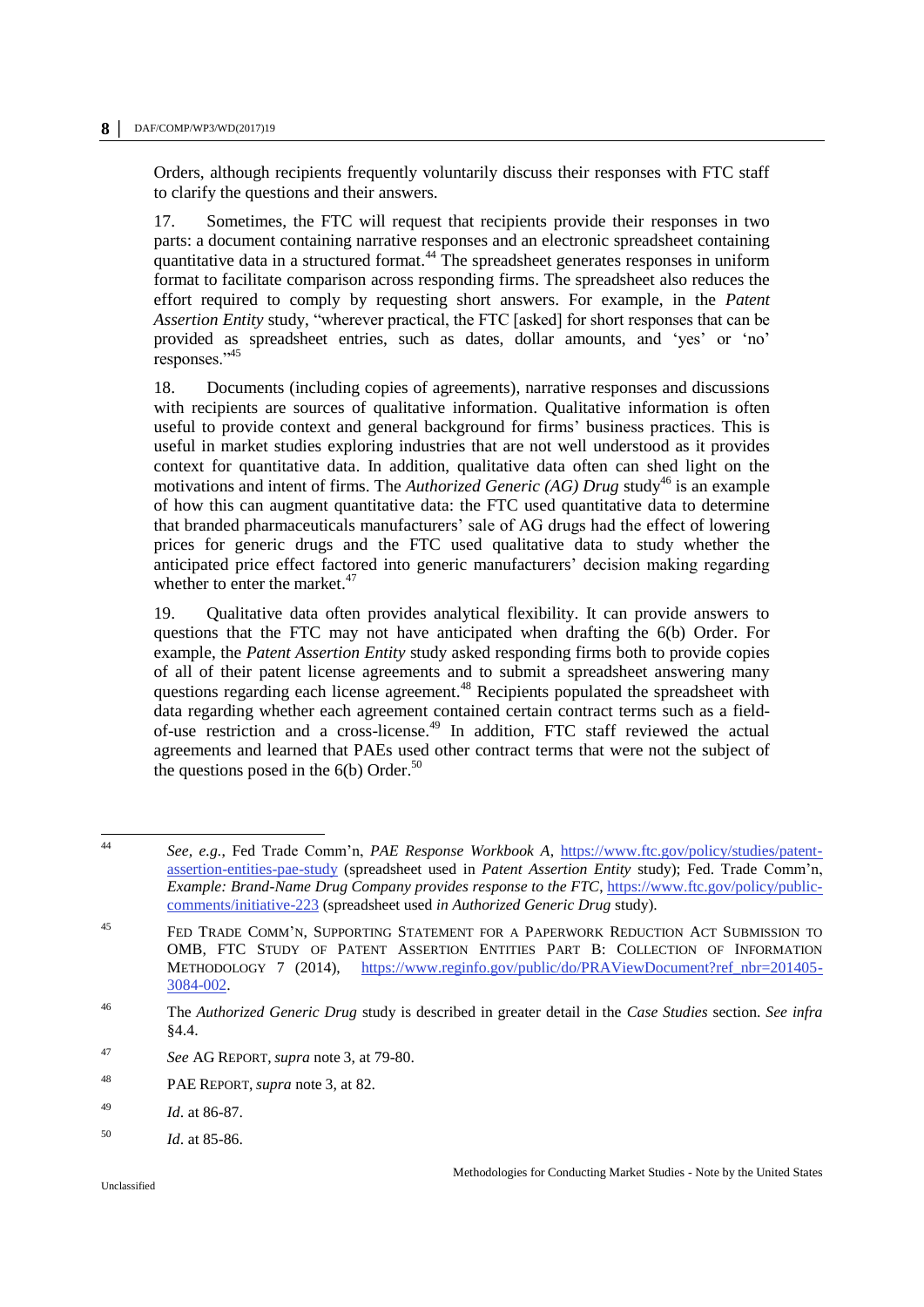20. Spreadsheet responses and documents provide quantitative information. Quantitative information can often serve as a basis for detailed analysis of firm behavior. Lists of products, contracts or transactions allow the FTC to recreate the recipients' conduct. For example, the *Patent Assertion Entity Study* requested a list of each patent infringement lawsuit that recipients filed during the study period.<sup>51</sup> Asking respondents to provide answers to specific questions also provides uniform responses that can be aggregated or compared across firms. For example, the *Patent Assertion Entity* study asked recipients to describe the technology at issue in each lawsuit that they identified by choosing from a list of sectors such as "Chemical" and ""Mechanical."<sup>52</sup> Such questions can also be used to gather price and revenue information.

21. There are tradeoffs in requesting quantitative data using a spreadsheet with defined fields as opposed to requesting it in the native format kept by recipients. Using a common format makes comparison across firms easier but may raise challenges when record keeping practices at recipients differ from the format used in the spreadsheet. If possible, exploratory research may be beneficial to understand the record-keeping practices of firms in the market under study, prior to sending the final requests for information. The use of third-party data in uniform formats may be less resource intensive than comparing quantitative data obtained from different firms, but it is often not available in new or changing markets. The data collected also may not be in the format or depth necessary for the Antitrust Agencies.

#### **3. Information Analysis**

22. The Antitrust Agencies do not use a particular set of analytical tools in their market studies, but rather perform analyses as appropriate to meet the needs of each particular study. As a result, the Antitrust Agencies have used a variety of analytical approaches. Nevertheless, they frequently employ a case study approach, focusing on understanding the business practices of the specific firms under study.

23. When reporting the results of their analysis, the Antitrust Agencies take care not to divulge confidential business information received from firms under study. Often, the Antitrust Agencies report only aggregate data across all recipients for this purpose. In some cases, they may provide more granular data in their public reports, but only when it can be revealed in a manner that does not allow the reader to divine the confidential information provided by a single study recipient.

24. Some market studies rely heavily on the holistic assessment of qualitative and quantitative information to create a descriptive report of industry practices. This was the case with the Department of Justice's 2008 *Voice, Video, and Broadband* report, which was based on a November 2007 workshop.<sup>53</sup> The report relied on a combination of sources: the perspectives of workshop participants such as industry executives, economists, analysts, and local government officials;<sup>54</sup> submissions and comments;<sup>55</sup>

 $51$ *Id.* at 67-68.

 $Id.$  at C-12.

<sup>53</sup> *See* VOICE, VIDEO, AND BROADBAND REPORT, *supra* note 4.

<sup>54</sup> *Id.* at 2-3; *see also Public Workshop: Telecommunications Symposium*, U.S. DEP'T OF JUSTICE, [https://www.justice.gov/atr/events/public-workshop-telecommunications-symposium.](https://www.justice.gov/atr/events/public-workshop-telecommunications-symposium)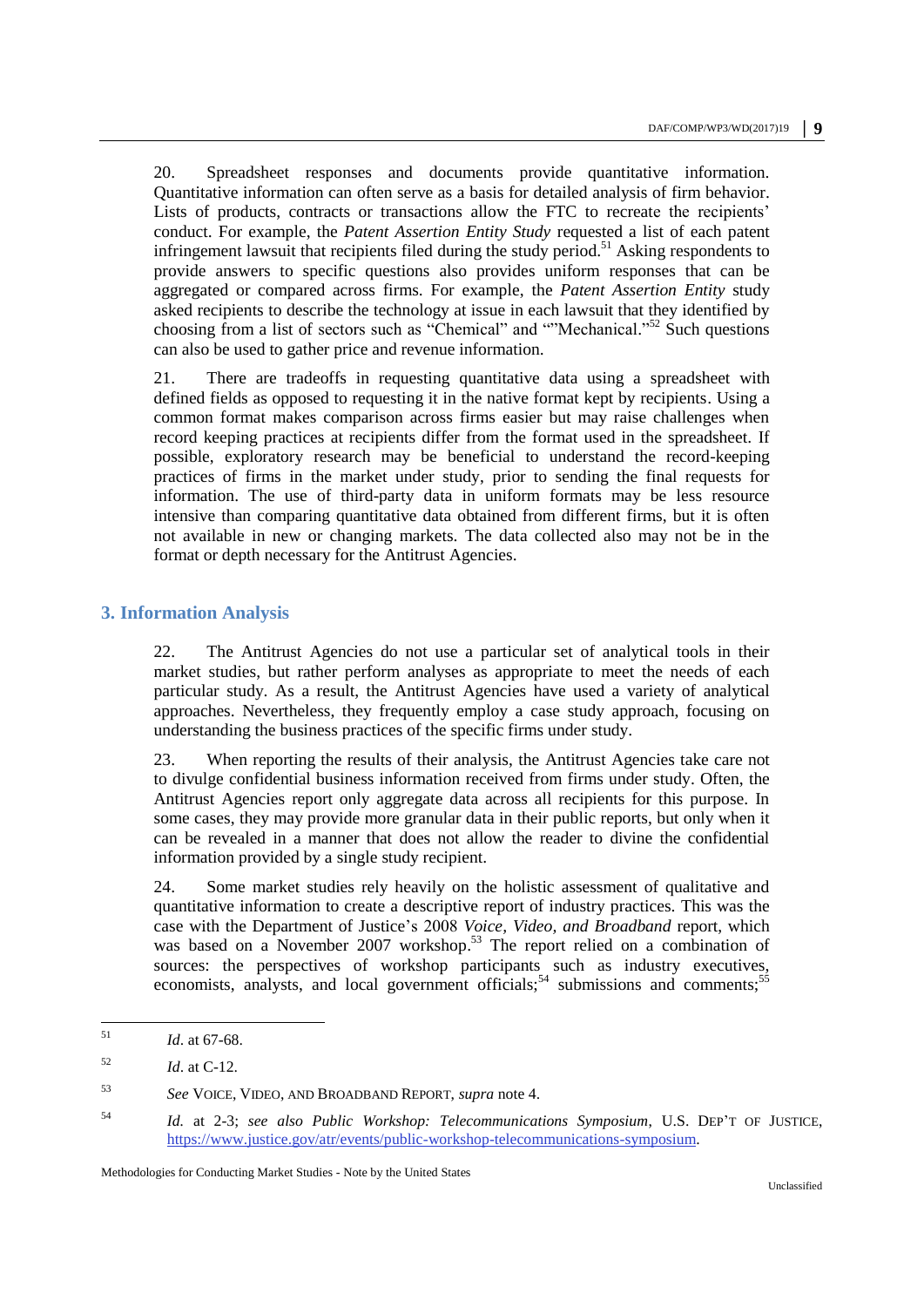publicly available data and reports;<sup>56</sup> and the Department's own expertise developed through antitrust enforcement and competition advocacy. <sup>57</sup> In synthesizing these resources, the report was able to elaborate on the structure of the telecommunications industry's various segments at that time,<sup>58</sup> how those segments were evolving,<sup>59</sup> how economic principles and theory explain telecommunications competition, $60$  how contemporaneous market developments might strengthen competition,<sup>61</sup> and what barriers to entry remain.<sup>62</sup> At the same time, the report recognized that public data that would allow meaningful analyses of the effects of emerging developments (such as bundled services), differences in the quality and quantity of service offerings, and substitution between formerly distinct categories of services (such as wireline and wireless) were often limited or unavailable.<sup>63</sup>

25. Some market studies gather information on the impact of a specific law or regulation on a market. In addition to soliciting the views of market participants and other stakeholders, the Antitrust Agencies may conduct empirical comparisons of markets subject to restrictive regulation to those that are not. For example, the FTC's 2003 report on anticompetitive barriers to Internet commerce in wine considered the impact of state regulations prohibiting the direct shipment of wine to consumers.<sup>64</sup> The report included an FTC study comparing the prices and variety of wine offered in a locale that prohibited the interstate direct shipping of wine with the options that would otherwise be available to consumers online.<sup>65</sup> Similarly, the FTC's 2005 report on potential barriers to Internet commerce in contact lenses considered the impact of state licensing requirements and state restrictions on advertising of Internet contact lens sales.<sup>66</sup> That report included a comparison of prices between bricks-and-mortar retailers in one locale and on-line sellers in order to compare the two retail channels.<sup>67</sup>

26. In addition, the Antitrust Agencies conduct many market studies to answer specific questions about the impact of particular industry practices. Often, Congress requests that the FTC use its compulsory process authority to do so. For example, the FTC's 2005 report on pharmacy benefit managers was made in response to a

- 55 <sup>55</sup> *E.g.*, VOICE, VIDEO, AND BROADBAND REPORT, *supra* note 4, at 24.
- <sup>56</sup> *E.g.*, *id.* at 13-14, 16, 20 (presenting FCC data and analysis).
- <sup>57</sup> *E.g.*, *id.* at 72-73 (describing DOJ ex parte letter to FCC on entry by telephone companies into the MVPD market).
- <sup>58</sup> *Id.* at 5-30.
- <sup>59</sup> *Id.*
- <sup>60</sup> *Id.* at 31-35.
- <sup>61</sup> *E.g.*, *id.* at 35-48.
- $Id.$  at 69-85.
- <sup>63</sup> *Id.* at 87, 90.
- <sup>64</sup> FED. TRADE COMM'N STAFF, POSSIBLE ANTICOMPETITIVE BARRIERS TO E-COMMERCE: WINE 2-3 (2003), [https://www.ftc.gov/reports/possible-anticompetitive-barriers-e-commerce-wine.](https://www.ftc.gov/reports/possible-anticompetitive-barriers-e-commerce-wine)
- <sup>65</sup> *Id*. at 16.
- <sup>66</sup> THE STRENGTH OF COMPETITION IN THE SALE OF RX CONTACT LENSES, *supra* note [20,](#page-4-0) at 1-4.
- <sup>67</sup> *Id*. at 36-37.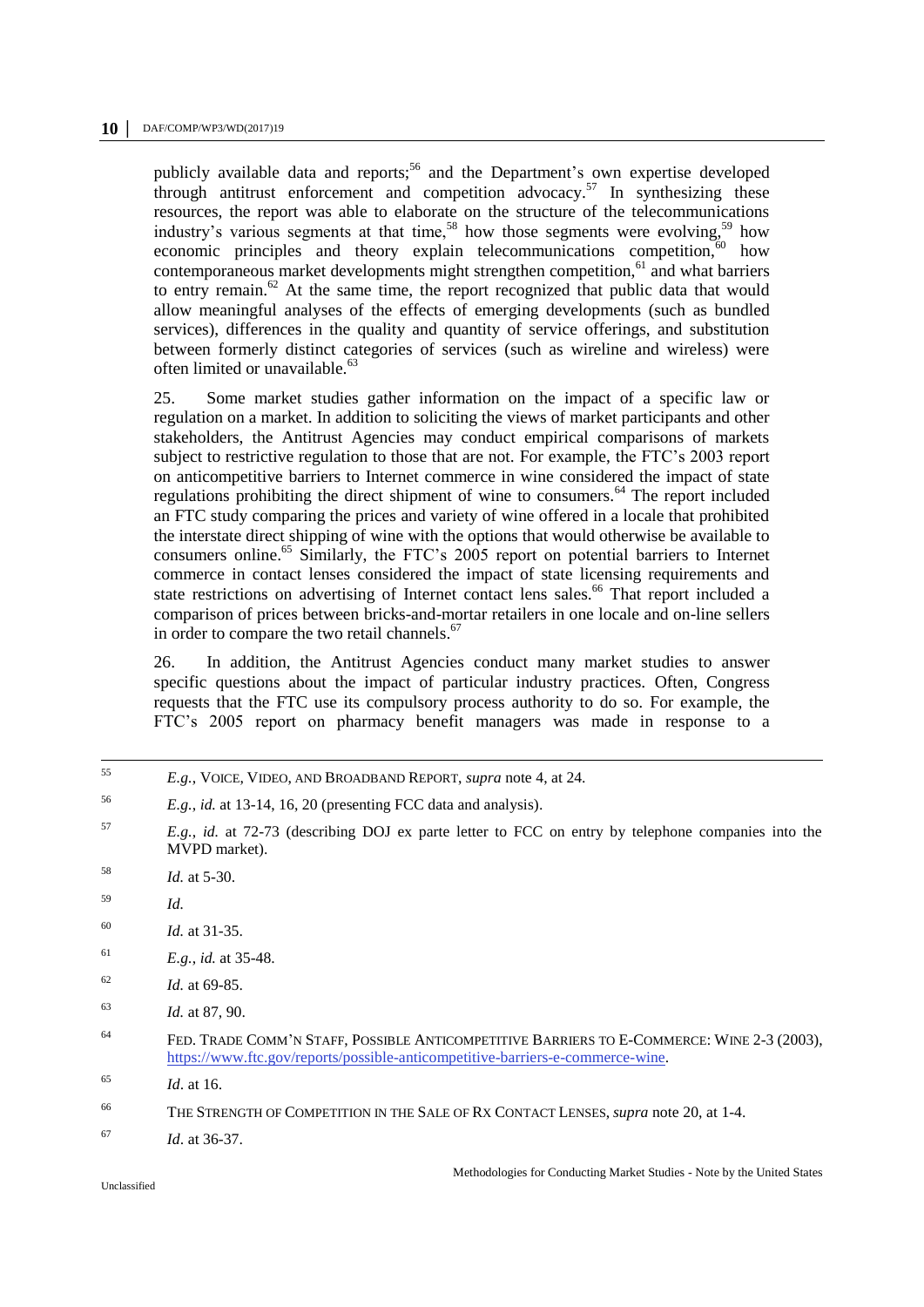Congressional request that the FTC investigate the impact that potential conflicts of interest regarding the managers' ownership of mail-order pharmacies would have on competition and prescription drug prices. <sup>68</sup> When performing such studies, the FTC frequently develops testable questions that illuminate the impact or extent of the conduct under study and collect quantitative data that allows it to observe the conduct of the recipients of the 6(b) Order.

#### **4. Case Studies**

27. As noted above, the Antitrust Agencies have conducted market studies in a variety of contexts. This section provides a detailed description of several examples from the Antitrust Agencies' recent work intended to illustrate the variety of studies they undertake. For simplicity, the remainder of this section will focus on the data collection and analysis in each study as opposed to its conclusions or recommendations.

#### **4.1. Patent Assertion Entity Activity: An FTC Study (October 2016)**

28. In October 2016, the FTC released a report on its *Patent Assertion Entity* study based upon a market study that the FTC started in 2013.<sup>69</sup> PAEs are businesses that acquire patents from third parties and seek to generate revenue by asserting them against alleged infringers.<sup>70</sup> When PAEs assert patents, they tend to do so by either sending a request for royalties to prospective licensees in an attempt to negotiate a patent license (frequently called a "demand letter") or by filing a patent infringement lawsuit against potential infringers in an attempt to obtain damages or a negotiated settlement.<sup>71</sup> Because PAE activity involves filing lawsuits and/or making unsolicited demands for payment, it has garnered the attention of policymakers.<sup>72</sup> Commentators have provided alternative views on PAEs: that PAEs impose an unnecessary tax upon industry or, alternatively, that PAEs provide needed assistance to innovators licensing or otherwise monetizing their patents.<sup>73</sup>

29. The Antitrust Agencies held a workshop in 2012 to examine PAE behavior.<sup>74</sup> Workshop participants included PAEs, private practitioners, academics, and representatives from businesses in high technology industries. The participants generally agreed that that the opaque nature of PAE activity frustrated attempts at empirical research in the sector.<sup>75</sup> In particular, the only publicly available information regarding

<sup>68</sup> PHARMACY BENEFIT MANAGERS, *supra* not[e 36,](#page-6-0) at i-iii.

<sup>69</sup> *See* PAE REPORT, *supra* note [3.](#page-1-0)

<sup>70</sup> *Id*. at 15.

 $^{71}$  *Id.* 

<sup>72</sup> *Id*. at 28.

<sup>73</sup> THE EVOLVING IP MARKETPLACE, *supra* note [24,](#page-4-1) at 7–9.

<sup>74</sup> *See* Fed. Trade Comm'n, *Patent Assertion Entity Activities Workshop*, [https://www.ftc.gov/news](https://www.ftc.gov/news-events/events-calendar/2012/12/patent-assertion-entity-activities-workshop)[events/events-calendar/2012/12/patent-assertion-entity-activities-workshop.](https://www.ftc.gov/news-events/events-calendar/2012/12/patent-assertion-entity-activities-workshop)

<sup>74</sup> *Id*.

<sup>75</sup> *See* PAE REPORT, *supra* note [3,](#page-1-0) at 36.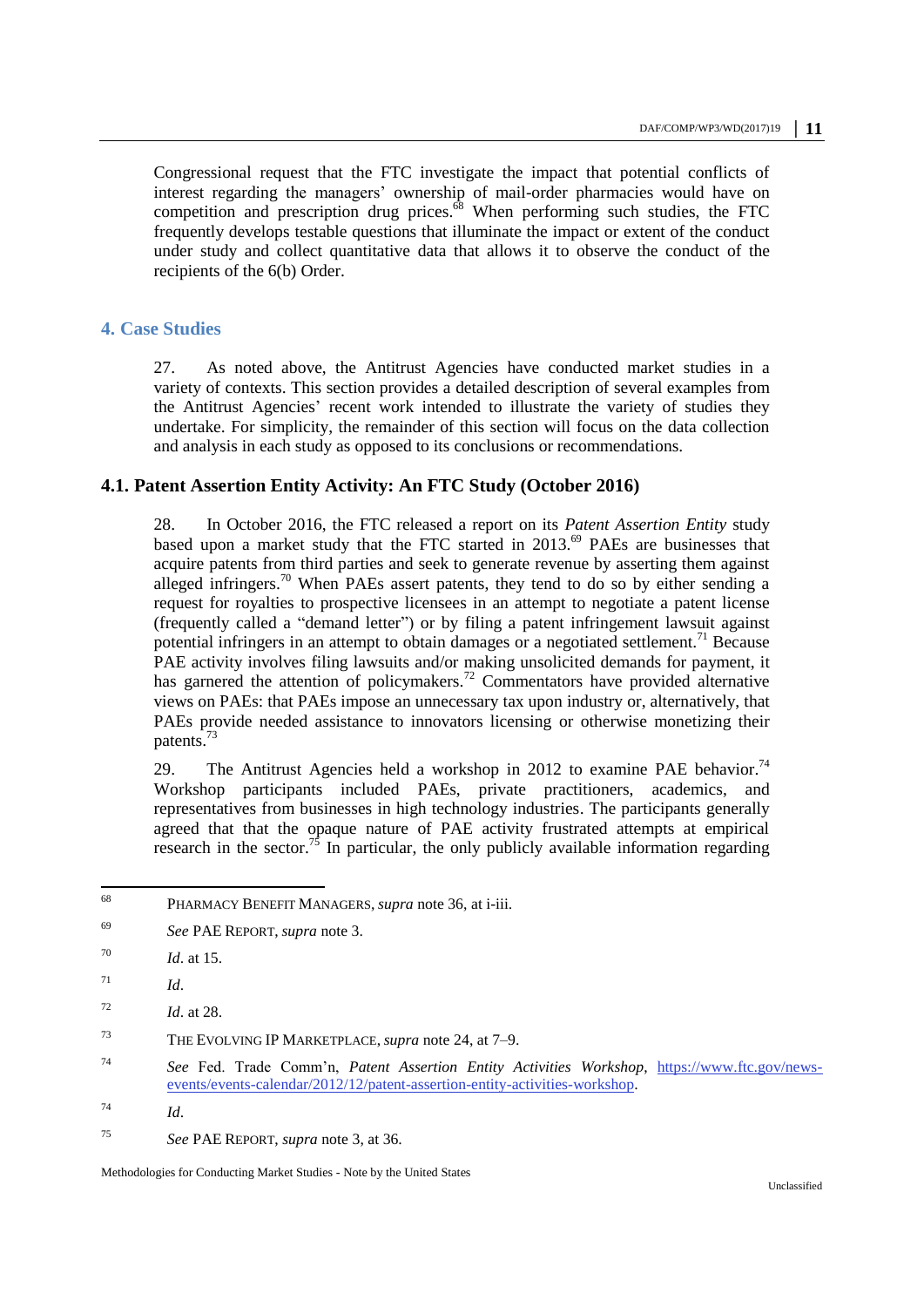PAE assertion conduct were the court records when PAEs filed lawsuits.<sup>76</sup> There was little data on other aspects of PAE behavior or corporate structures. In light of this background, the FTC conducted a market study of PAEs with the goal of taking advantage of its compulsory process authority to obtain a clearer understanding of PAE practices.

30. The FTC identified study subjects using a methodology designed to observe the spectrum of PAE behavior. To do so, it identified a representative group of different sizes of PAEs.<sup>77</sup> There was no publicly available registry that identified all PAEs and their size or revenues, so the FTC constructed a measure to serve as a proxy for firm size.<sup>78</sup> The FTC based the measure upon the number of patents that each PAE held and the number of patent infringement lawsuits that each PAE filed.<sup>79</sup> The FTC acquired this data from two commercial databases that maintained information on PAEs.<sup>80</sup> After using this data to identify a set of small, medium, and large PAEs for study, the FTC engaged in its own review of public records to confirm that each subject met its definition of a PAE.<sup>81</sup> Ultimately, the FTC included twenty-two PAEs in the study.

31. The FTC studied the business practices and internal organization of PAEs. $^{82}$  Its 6(b) Orders requested information regarding each recipient's affiliated companies, including parents, subsidiaries, and other related entities, and asked each recipient to respond on behalf of all of its affiliated companies.<sup>83</sup> The twenty-two firms included in the study identified over 2,500 affiliated entities.<sup>84</sup> The  $6(b)$  Orders requested a variety of information regarding how the PAEs acquired and transferred patents, how they organized their patent holdings, and their economic relationships with third parties. <sup>85</sup> The orders also requested copies of patent acquisition and license agreements.<sup>86</sup> The FTC prepared a qualitative description based upon this data.

32. The FTC's qualitative assessment of PAE business models yielded one particularly significant finding, which was that PAE business models fell into two distinct particularly significant finding, which was the material contract to the categories: Portfolio PAEs and Litigation PAEs.<sup>87</sup> Portfolio PAEs negotiated licenses covering large portfolios, often containing hundreds or thousands of patents, frequently without first suing the alleged infringer.<sup>88</sup> Litigation PAEs typically sued potential licensees and settled shortly afterward by entering into license agreements with

*Id.* at 38. <sup>77</sup> *Id*. <sup>78</sup> *Id*. <sup>79</sup> *Id*. <sup>80</sup> *Id*. at 38-39. <sup>81</sup> *Id.* at B-10 – 14. <sup>82</sup> *Id*. at Ch. 2. <sup>83</sup> *Id*. at C -2. <sup>84</sup> *Id*. at 40. <sup>85</sup> *Id*. at App. C. <sup>86</sup> *Id*. at App. C. <sup>87</sup> *Id*. at 3-4. <sup>88</sup> *Id*.

76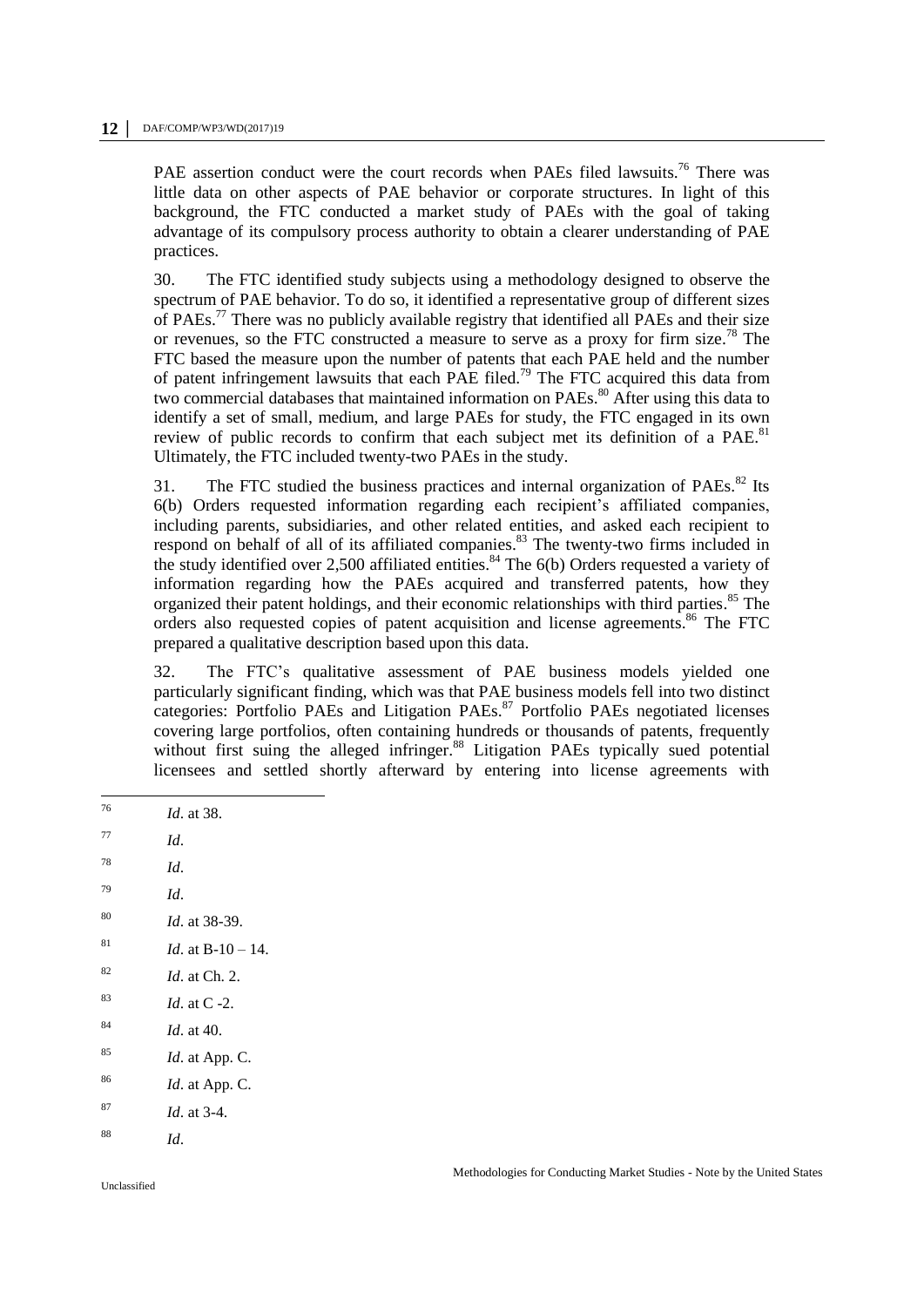defendants covering small portfolios, often containing fewer than ten patents.<sup>89</sup> The FTC did not anticipate this finding when it initiated the study; rather, it observed that the responding firms fell into two categories based upon two quantitative measures: the volume of patent licenses that they granted and their licensing revenues. Of the twentytwo responding firms, the four Portfolio PAEs accounted for only 9% of the reported licenses in the study but 80% of the reported revenue.<sup>90</sup> The FTC's subsequent review of qualitative data showed that the two groups had very different business models and the FTC used these two categories when presenting the remainder of the findings in its report. $91$ 

33. The FTC's review of existing literature showed that there had been considerable research into PAE patent litigation activity relying on publicly-available court filings.<sup>92</sup> However, the prior literature was unable to tell how often PAEs sent demand letters or negotiated licenses when those activities took place without litigation.<sup>93</sup> The FTC's study addressed this deficiency by asking each responding firm to identify each instance where it performed one of these acts. The FTC did not observe PAEs successfully generating low-revenue licenses by sending demands without suing the target.<sup>94</sup> The FTC also found that most licenses in the sample, reflecting the activity of Litigation PAEs, followed a patent infringement suit against the alleged infringer.<sup>95</sup>

34. One policy concern was that PAEs asserted their patents differently from other firms that held patents such as manufacturers (that produce final goods) or non-practicing entities that engage in original research and then license their patents to manufacturers. For this reason, the FTC also conducted a case study comparing PAE patent assertion to non-PAE patent assertion in one industry: the wireless chipset industry.<sup>96</sup> The FTC sent 6(b) Orders to fifteen non-PAEs that asserted patents related to wireless chipsets, including manufacturing firms as well as other non-practicing entities that did not meet the definition of a PAE. $^{97}$  The FTC presented a comparison of patent assertion behavior between these firms and the PAEs in its study, which had also asserted patents related to wireless chipsets. Among the firms in the case study, the FTC found that manufacturing firms very rarely made use of litigation in licensing their patents, while Litigation PAEs, in particular, almost always sued before licensing their patents.<sup>98</sup>

35. The FTC also studied PAEs' patent holdings.<sup>99</sup> It requested that each PAE identify each patent that it held.<sup>100</sup> The FTC combined this information with data

89

*Id.* <sup>90</sup> *Id*.  $^{91}$  *Id.* <sup>92</sup> *Id*. at 20-27. <sup>93</sup> *Id*. at 54. <sup>94</sup> *Id*. at 5. <sup>95</sup> *Id*. <sup>96</sup> *Id*. at Ch. 4. <sup>97</sup> *Id*. at 103. <sup>98</sup> *Id*. at 123. <sup>99</sup> *Id*. at Ch. 5. <sup>100</sup> *Id*. at 125.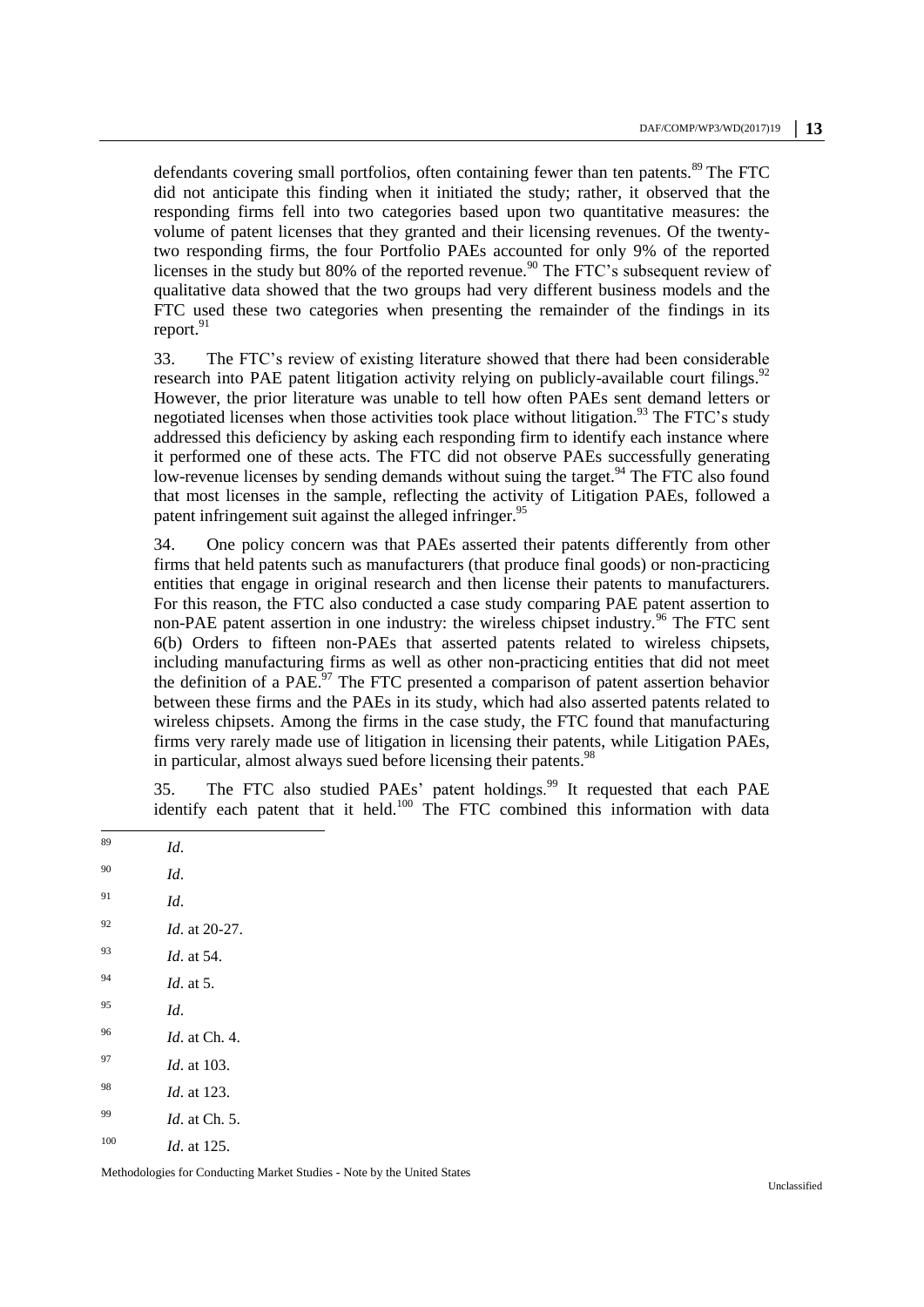available from the U.S. Patent and Trademark Office.<sup>101</sup> Using a classification scheme used by the National Bureau of Economic Research, the FTC presented the technology classifications of the patents held by responding firms.<sup>102</sup> The FTC also presented a distribution of patent age and citation frequency, comparing the citation of study patents to a cohort of patents with the same technology classification and grant year.<sup>103</sup> The FTC found that the PAEs primarily held patents related to information and communication technologies, and that the patents PAEs asserted in litigation generally were cited more frequently than the population of patents overall.<sup>104</sup>

36. The FTC concluded its study with a series of recommendations for legislative and judicial reform intended to address PAE litigation asymmetries through procedural and substantive reform. $105$ 

#### **4.2. Reports to Congress on Ethanol Market Concentration (Annual)**

37. The FTC prepares an annual report regarding market concentration of the ethanol production industry.<sup>106</sup> Each year, the FTC presents the public report to both Congress and to the Administrator of the Environmental Protection Agency.<sup>107</sup> The Energy Policy Act of 2005 requires the FTC to perform this annual analysis.<sup>108</sup>

38. The act requires that the FTC perform a market concentration analysis using the Herfindahl-Hirschman Index (HHI).<sup>109</sup> The 2016 report presents four different HHIs.<sup>110</sup> The report presents HHIs calculated using two different measures of market share: production capacity and actual production.<sup>111</sup> The report presents market shares calculated for both producers and ethanol marketers using these measures.<sup>112</sup> FTC staff reported that the HHIs indicate that the ethanol production industry is unconcentrated.<sup>113</sup>

39. FTC staff relied on publicly available information and interviews with industry participants to determine the production capacity and to calculate the market shares based on marketing arrangements.<sup>114</sup> To measure actual production, FTC staff relied upon

<sup>104</sup> *Id*. at 124-25.

- $110$  *Id.* at 7-8.
- <sup>111</sup> *Id.*
- <sup>112</sup> *Id.*
- $113$  *Id.* at 2.
- $114$  *Id.* at 7-8.

<sup>101</sup> *Id.* at 125-26.

<sup>102</sup> *Id*. at 128.

<sup>103</sup> *Id*. at 137.

<sup>105</sup> *Id*. at 8-14.

<sup>106</sup> *See, e.g.*, FED. TRADE COMM'N STAFF, 2016 REPORT ON ETHANOL MARKET CONCENTRATION 1 (2016), [https://www.ftc.gov/reports/report-congress-ethanol-market-concentration-november-2016.](https://www.ftc.gov/reports/report-congress-ethanol-market-concentration-november-2016)

<sup>107</sup> *Id.*

<sup>108</sup> *Id.*

<sup>109</sup> *Id.*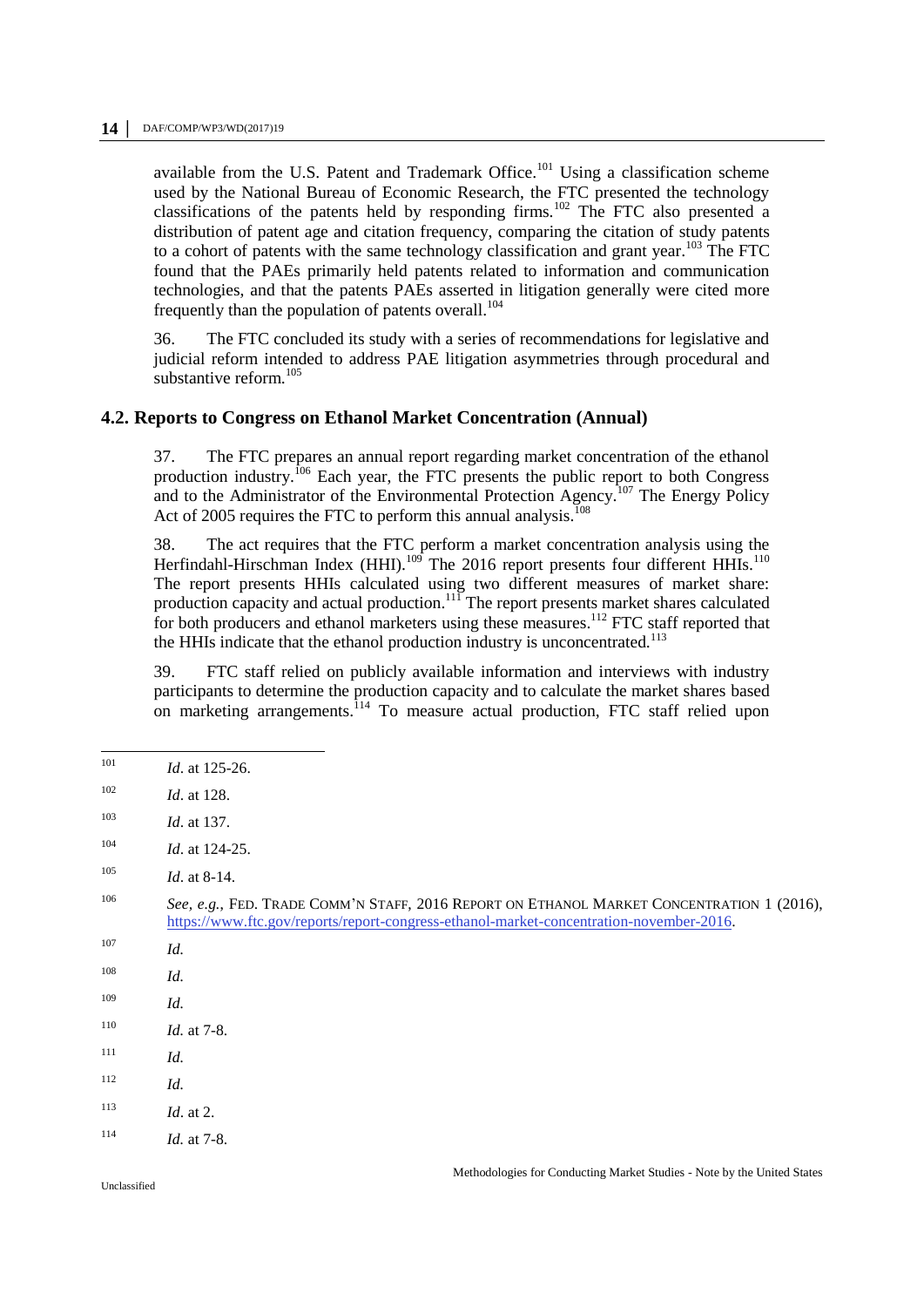confidential information that the U.S. Energy Information Administration (EIA) collected. Due to the confidential nature of the data, FTC staff provided the information necessary to allocate market shares to the EIA staff, who performed the HHI calculations and provided the resulting HHIs to FTC staff.<sup>115</sup>

# **4.3. Examining Health Care Competition (February 2015)**

40. The Antitrust Agencies conducted a series of workshops on "Examining Health Care Competition" over four days in 2014 and 2015.<sup>116</sup> The workshops examined changes in the health care industry and the potential implications for competition and consumer protection.<sup>117</sup> The Antitrust Agencies did not prepare a formal public report on these workshops. Workshop-related material that the Antitrust Agencies received or generated – including speaker presentations, written comments, video recordings, and an event transcript – are available to the public on the event webpage. $^{118}$ 

41. The 2015 workshop focused on five main themes: accountable care organizations; alternatives to traditional fee-for-service payment models; trends in provider consolidation; trends in provider network and benefit design strategies; and health insurance exchanges. The 2014 workshop focused on professional regulation of health care providers, innovations in health care delivery, technological advancements such as health information technology, measuring and assessing quality of care, and price transparency of health care services. $119$ 

42. The workshop series featured presentations by over 75 experts. In addition, the Antitrust Agencies received over 250 written comments. Stakeholders who shared their views included academics, industry representatives, health care practitioners, policy experts, and others.

# **4.4. Authorized Generic Drugs: Short-Term Effects and Long-Term Impact (August 2011)**

43. In August 2011, the FTC released a report on its *Authorized Generic Drug* study, presenting the results of a study it began in  $2006$ .<sup>120</sup> An authorized generic, or AG, is a generic drug marketed under the same regulatory approval used by the branded drug. The incremental competition provided by the introduction of an AG can decrease the revenues of other generic entrants.<sup>121</sup> This impact on other generic entrants may be particularly significant when the number of competitors is small. For instance, the Hatch-Waxman

<sup>115</sup> *Id.* <sup>116</sup> Fed. Trade Comm'n, *Examining Health Care Competition*, [https://www.ftc.gov/news-events/events](https://www.ftc.gov/news-events/events-calendar/2015/02/examining-health-care-competition)[calendar/2015/02/examining-health-care-competition.](https://www.ftc.gov/news-events/events-calendar/2015/02/examining-health-care-competition) <sup>117</sup> *Id.*  <sup>118</sup> *Id*. <sup>119</sup> *See* Fed. Trade Comm'n, *Examining Health Care Competition*, [https://www.ftc.gov/news-events/events](https://www.ftc.gov/news-events/events-calendar/2014/03/examining-health-care-competition)[calendar/2014/03/examining-health-care-competition.](https://www.ftc.gov/news-events/events-calendar/2014/03/examining-health-care-competition) <sup>120</sup> *See* AG REPORT, *supra* note [3.](#page-1-0) The FTC released an initial analysis in an interim report issued in 2009. FED. TRADE COMM'N, AUTHORIZED GENERICS: AN INTERIM REPORT (2009), [https://www.ftc.gov/reports/authorized-generics-interim-report-federal-trade-commission.](https://www.ftc.gov/reports/authorized-generics-interim-report-federal-trade-commission)  <sup>121</sup> *See id*. at iii.

Methodologies for Conducting Market Studies - Note by the United States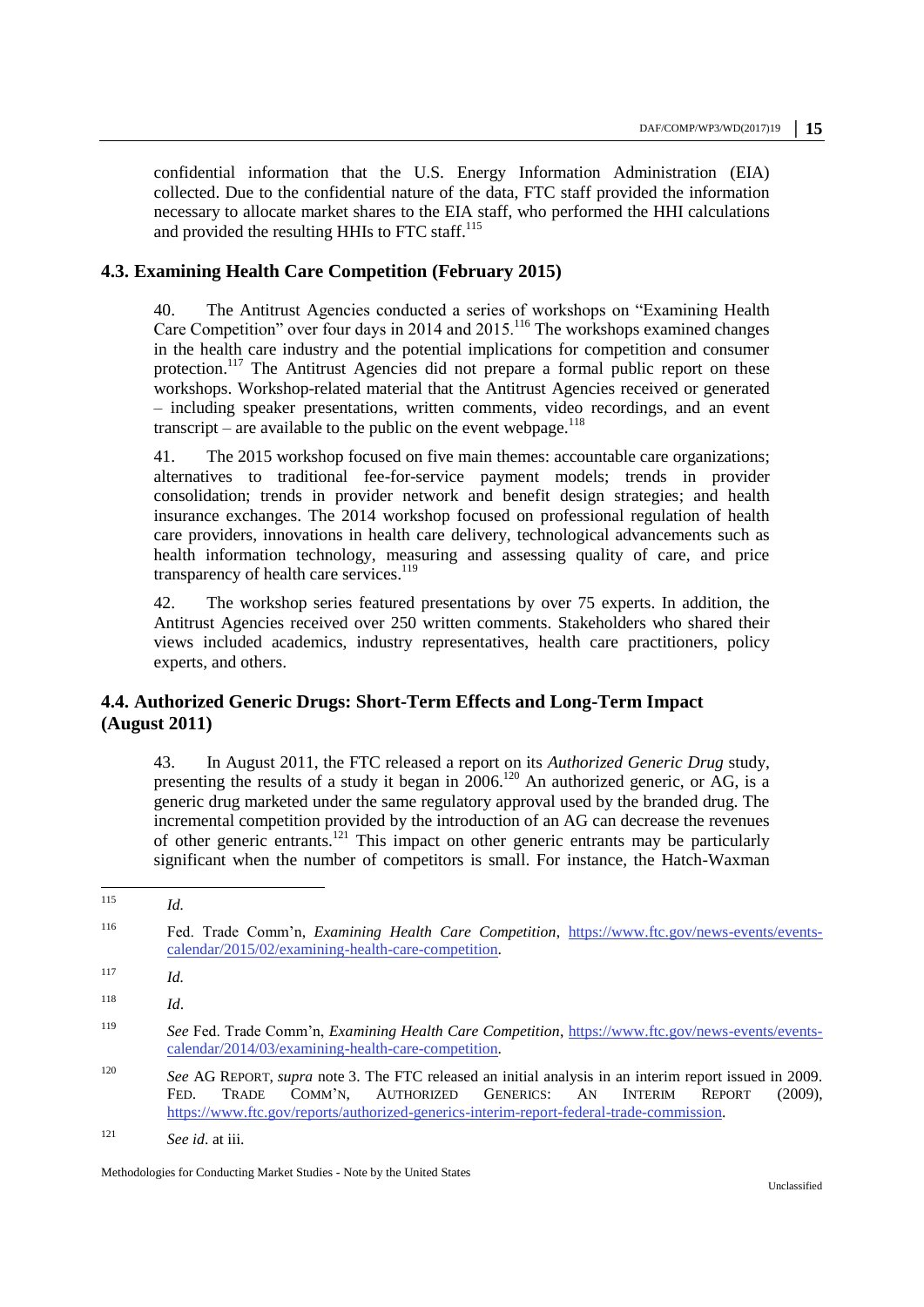Amendments encourage generic firms to pursue entry as soon as warranted by challenging questionable patents covering brand-name drugs and seeking Food and Drug Administration (FDA) approval to market a generic prior to patent expiration.<sup>122</sup> When a generic entrant obtains this approval, the FDA will not approve additional generics to enter for at least 180 days after the first generic (or "first-filer") launches, which provides strong incentives for generic firms to be the first to challenge questionable patent protection.<sup>123</sup> Since the brand company already has approval to market the drug, it requires no further approval to introduce an AG. Consequently, an AG launched during this 180-day period would cause the generic firm that successfully challenged the brand's patent protection to face one generic competitor rather than having no generic competitors. Given the potential impact this could have on the incentives to challenge patents built into the Hatch-Waxman Amendments, the study thoroughly analyzed this particular scenario.<sup>124</sup>

44. The FTC undertook the study following requests from legislators to study the "short term and long term effect on competition of the practice."<sup>125</sup> In particular, the report focused on two effects: (1) whether AGs offer consumers a short-term benefit by lowering prices during the 180-day period and (2) whether AGs deter future generic patent challenges, having the long-term harm of reducing the availability of lower-priced generic products.<sup>126</sup>

45. The FTC used three separate 6(b) Orders sent to (1) branded drug companies; (2) generic drug companies; and  $(3)$  authorized generic drug companies.<sup>127</sup> The FTC identified recipients based upon whether they held regulatory approval for a particular  $d\text{rug.}^{128}$  FTC staff relied primarily upon databases provided by the FDA, supplemented by the Thompson Healthcare "Red Book" directory to identify these firms.<sup>129</sup> The FTC also asked questions in the 6(b) Order to identify additional AG drugs relevant to branded drugs.<sup>130</sup> The FTC sent 6(b) Orders to approximately 120 firms.<sup>131</sup>

46. The FTC studied the effect of AG drug competition during the 180-day exclusivity period on price and revenue.<sup>132</sup> The FTC identified all AGs sold between 2003 and 2008 using drug information provided by the FDA supplemented with information

<sup>129</sup> *Id.*

 $131$  *Id.* at 7.

<sup>122</sup> *Id.* at 2-4.

 $123$  *Id.* 

 $124$  *Id.* at 4-6.

<sup>125</sup> *Id*. at 1; App. A (*quoting* Letter from Senators Charles Grassley, Patrick Leahy, and John Rockefeller to Deborah Platt Majoras, Chairman, Fed. Trade Comm'n (May 9, 2005).

 $126$  *Id.* at 4.

<sup>127</sup> *Id*. at H-5

<sup>&</sup>lt;sup>128</sup> *Id.* at H-4. The FTC identified recipients based upon whether they held either new drug applications (NDAs) or abbreviated new drug applications (ANDAs) for a particular drug. The FTC also identified a small number of AG manufacturers that did not themselves hold an NDA.

<sup>130</sup> *Id.*

 $132$  *Id.* at Ch. 3.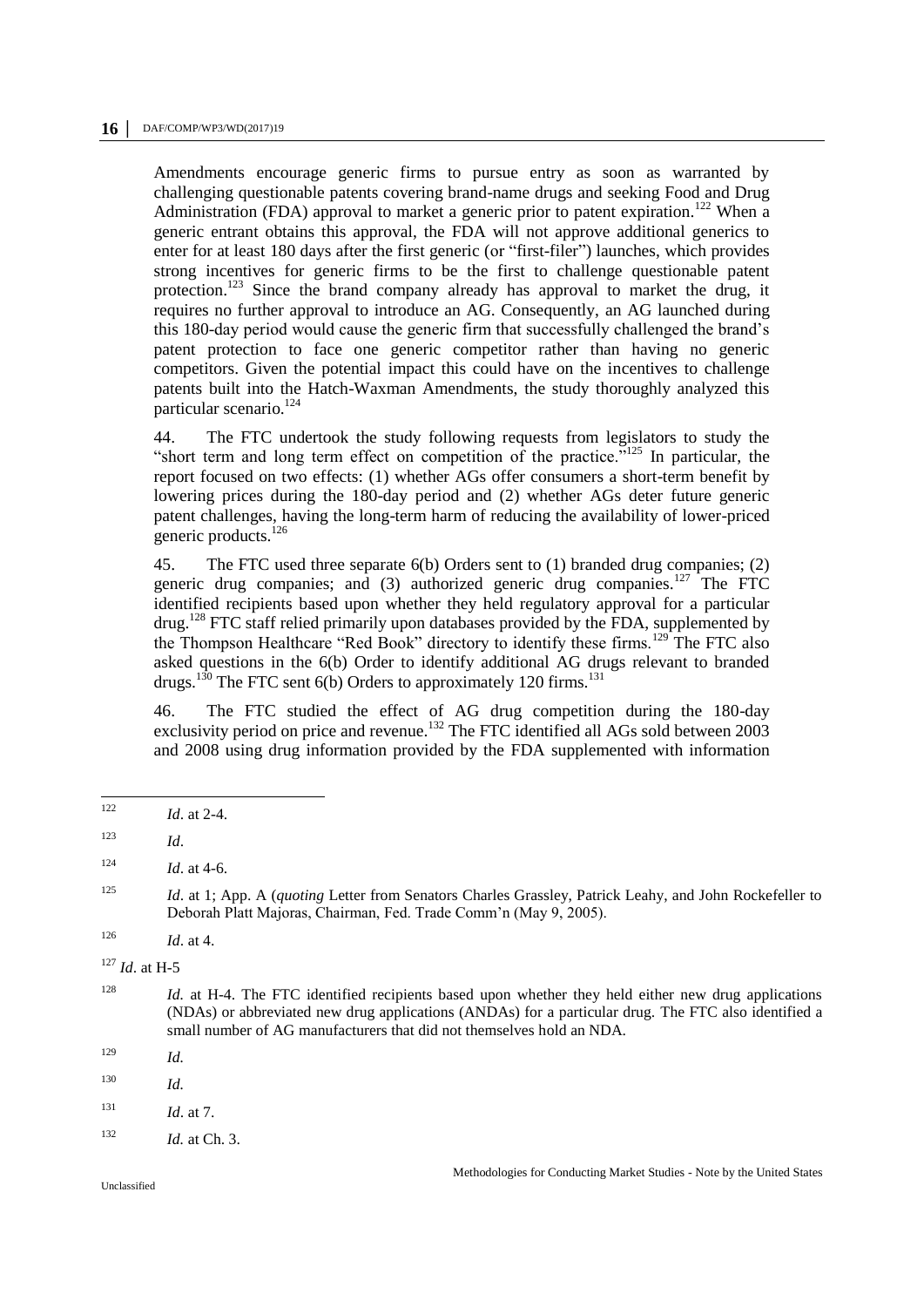the  $6(b)$  Orders requested from brand and generic firms.<sup>133</sup> The FTC acquired a license for both retail and wholesale monthly dispensing and sales data from IMS Health Services.<sup>134</sup> The FTC performed a series of regression analyses to determine the effect of the introduction of an AG on price and revenues for both the brand and generic products.<sup>135</sup> The FTC observed that the introduction of an AG into a market was associated with lower prices for generic versions of that product and that first-filer generics make considerably less revenue when an AG enters the market.<sup>136</sup>

47. The FTC also studied the long-term effect of AGs by performing additional analysis on the data that it collected for time periods outside the 180-day exclusivity period.<sup>137</sup> The FTC performed a series of regression analyses to determine the effect of the introduction of an AG on the price of a brand product relative to a generic product and on wholesale revenues.<sup>138</sup> The FTC found that, to the extent that AG presence in a market had an impact on prices, it tended to be associated with lower prices in markets where an exclusivity period had expired.<sup>139</sup>

48. The FTC studied the motivations of brand manufacturers to test the allegation raised by several commenters that "brand-name companies market AGs primarily to deter generic firms' challenges to patents."<sup>140</sup> The 6(b) Orders sent to brand manufacturers requested both "documents … prepared by or for any officer(s) or director(s)" of each responding firm as well as "planning, decisional [and] strategy documents" that "evaluated, considered, or analyzed" the possible marketing of an AG including discussing the reasons for doing  $so<sup>141</sup>$  The FTC prepared a descriptive summary based upon its review of the documents. It concluded that the brand-name firms' documents and marketing practices provided a mixed picture of their motivations, one consistent with both revenue-generating and entry-deterring objectives.<sup>142</sup>

49. The FTC also studied generic companies' reactions to AGs and the impact of AGs on generic companies' incentives to file patent challenges against branded pharmaceutical firms.<sup>143</sup> The  $6(b)$  Orders sent to generic manufacturers requested both "documents ... prepared by or for any officer(s) or director(s)" of each responding firm as well as "planning, decisional [and] strategy documents" that "evaluated, considered, or analyzed" the how the possibility of an AG would influence its decision to file a patent challenge.<sup>144</sup> The FTC prepared a descriptive summary based upon its review of the documents. It

 $133$ *Id.* at 36-37. *Id.* at 36. *Id.* at 38. *Id*. at 63. *Id.* at Ch. 6. *Id.* at 100-08. *Id*. at 118. *Id.* at Ch. 4; 160. <sup>141</sup> *Id.* at D – 5-6. *Id*. at 78. *Id.* at Ch. 5. <sup>144</sup> *Id.* at  $E - 4-5$ .